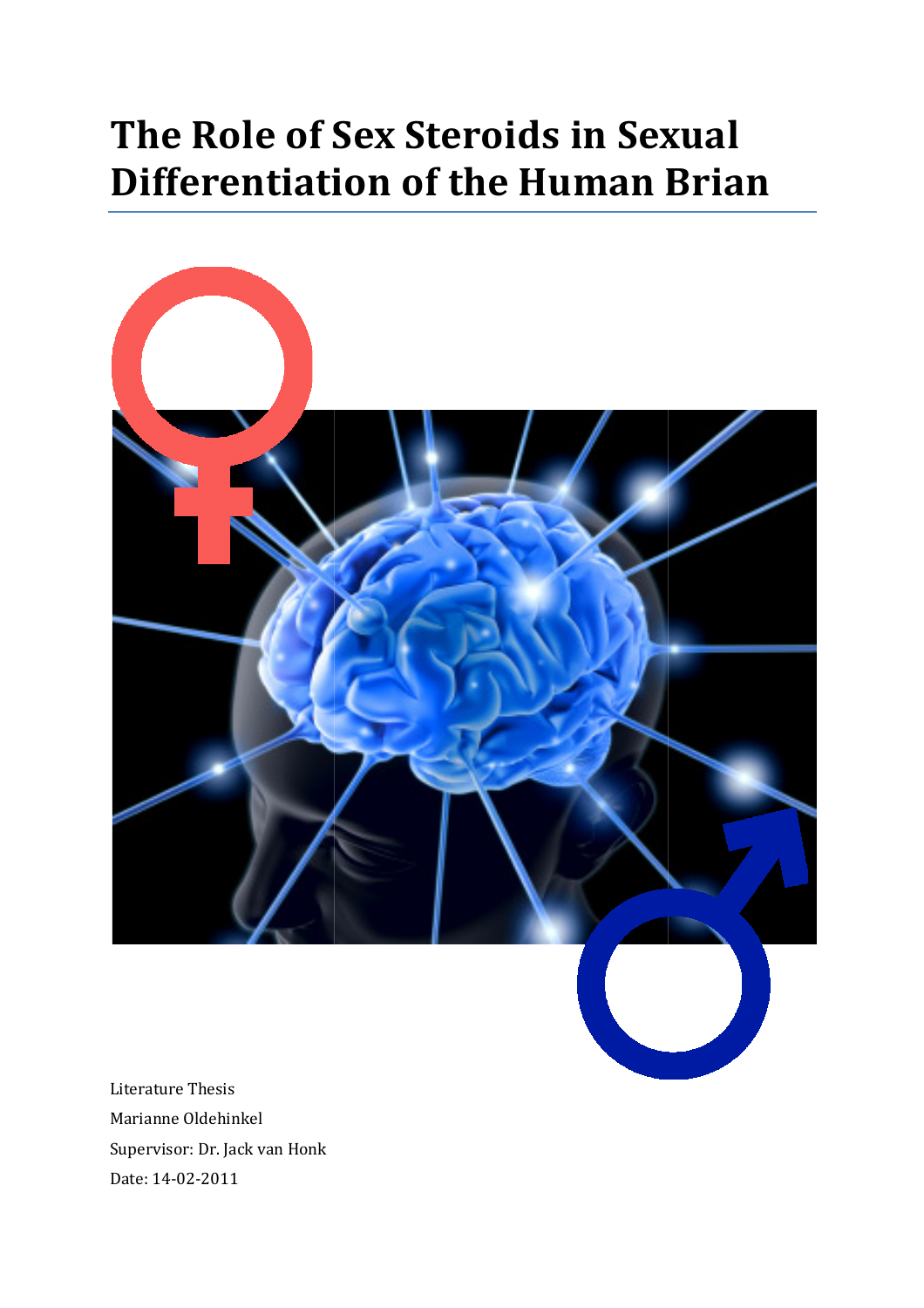# Contents

| 2. | Introduction 23                                                                                                           |    |
|----|---------------------------------------------------------------------------------------------------------------------------|----|
| 3. |                                                                                                                           |    |
|    |                                                                                                                           |    |
|    |                                                                                                                           |    |
|    |                                                                                                                           |    |
|    | 3.2. Sex Steroids in the Development of the Male Reproductive System [11, 2016] 7                                         |    |
|    | 3.3. Sex Steroids in the Development of the Female Reproductive System 9                                                  |    |
|    |                                                                                                                           |    |
|    |                                                                                                                           |    |
|    |                                                                                                                           |    |
|    | 3.4.3. Sexual Orientation [14] The Second State of the Case of Alan Assembly Discover and Table 3.4.3. Sexual Orientation |    |
| 4. | Non-Reproductive Effects of Testosterone on the Brain <b>Marson</b> 25                                                    |    |
|    |                                                                                                                           |    |
|    |                                                                                                                           |    |
|    |                                                                                                                           |    |
| 5. | Non-Reproductive Effects of Estrogens on the Brain<br>22                                                                  |    |
|    |                                                                                                                           |    |
| 6. |                                                                                                                           |    |
|    |                                                                                                                           | 29 |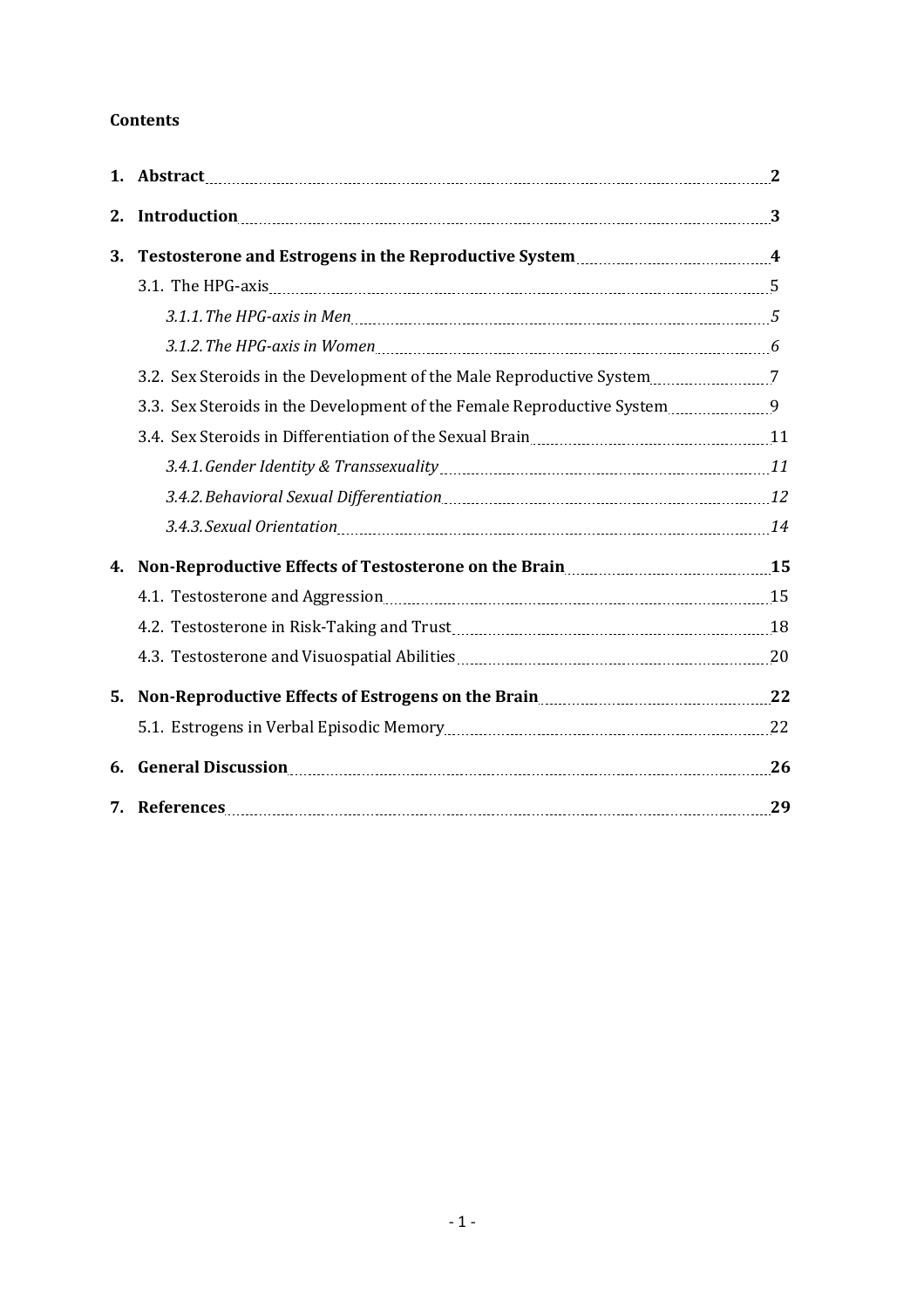# 1. Abstract

Evidence shows that testosterone and estrogens play a major role in the sexual differentiation of the brain and the subsequent behavioral and cognitive differences between men and women. The brain is thought to develop in the male direction due to organizing effects of both testosterone and estrogens during prenatal development and increases in testosterone levels during early neonatal development and puberty. Female brain development is considered to occur due to the absence of sex steroid action during prenatal development and subsequent surges of estrogens during the neonatal period and puberty. Interactions between sex steroids and the brain during specific organizational periods in early life are hypothesized to form the basis of some core aspects of male and female differentiation, i.e. gender identity, sexual orientation and sexual behavior. Indeed, disorders of sex steroids, such as congenital adrenal hyperplasia and complete androgen insensitivity syndrome, show that distortion of sex steroid action early in human life permanently affects later behavior. Changes in sex steroid levels during puberty and their activational effects are closely related to sex differences as well. The higher testosterone levels in men compared to women are thought to result in sex differences in aggression, risk-taking and visuospatial abilities, with men showing higher levels of aggression and risk-taking and increased visuospatial performance. The higher estrogen levels, specifically the higher estradiol levels, in women compared to men are thought to be responsible for the better verbal episodic memory in women. However, many of the exact neurobiological mechanisms by which these sex steroids affect the described functions, remain to be determined by future research.

Keywords: brain differentiation, sex differences, testosterone, estradiol, behavior, cognition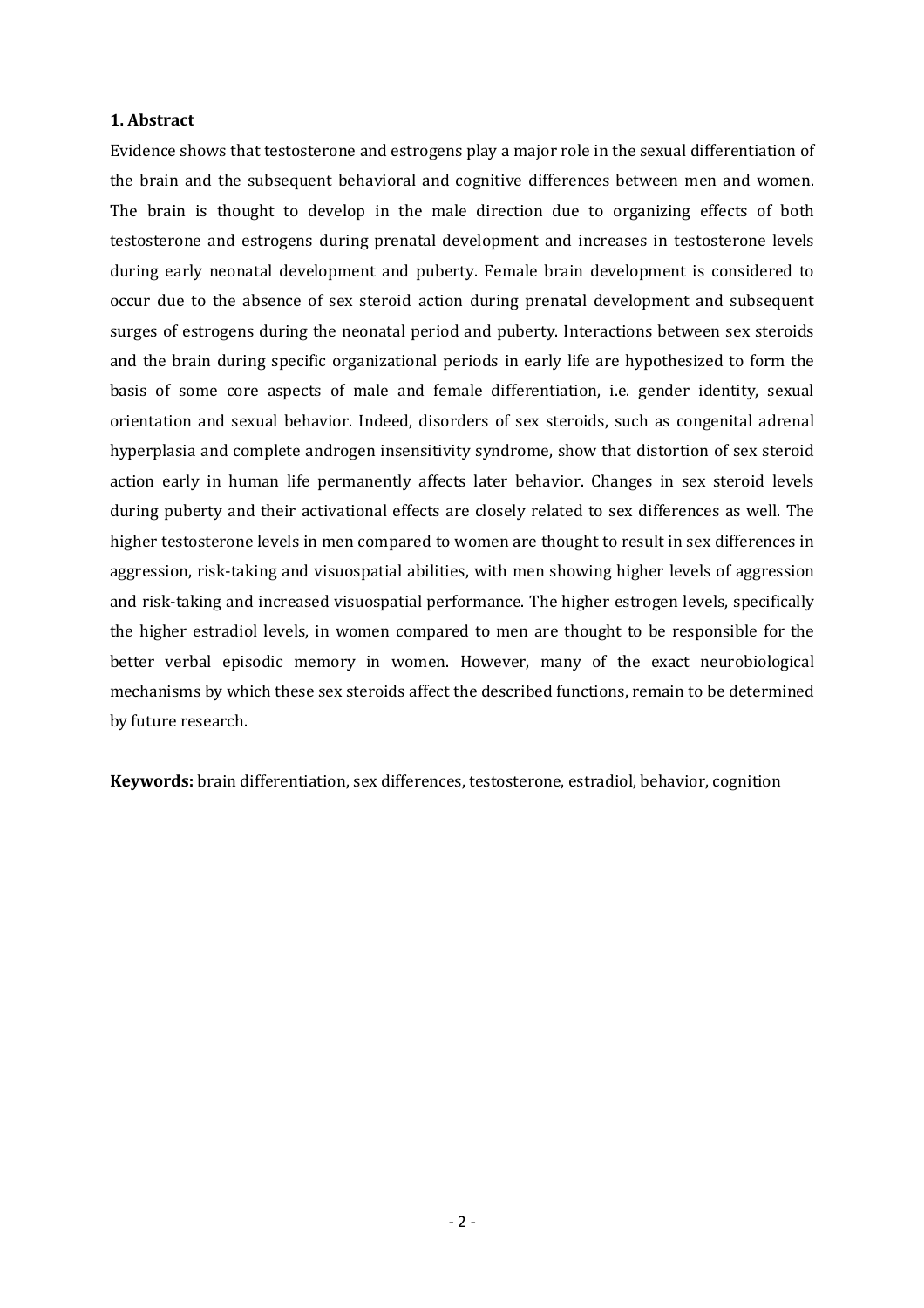# 2. Introduction

Besides the apparent physical differences, men and women exhibit differences in other domains, including (sexual) behavior and cognition (Bao & Swaab, 2010). Sex differences in behavior are present from birth onward. For instance, male newborns spend more time looking at mechanical mobiles while female newborns look more at human faces on their first day of life (Connelan et al., 2000). An apparent difference in childhood is playing behavior. Whereas boys prefer to play with toy cars and balls, girls devote most of their time to playing with dolls. This divergence is already present in infants of 3 to 8 months of age (Alexander et al., 2009). The observation that a similar differentiation in playing behavior is evident in non-human primates excludes the possibility that differences in playing behavior are the result of social pressure alone and points to possible biological underpinnings of these sex differences (Alexander & Hines, 2002).

Clear sexual dimorphism exists with respect to aggressive behavior as well. Men are more prone to show physical aggression. Men commit 89% of all murders and 99% of all sexual crimes (Spratt, 2000). Whereas women are more likely to show forms of indirect and verbal aggression (Hess & Hagen, 2006). Men and women do not only differ in behavior, but differences in cognitive performance are also present. Men for example have better visuospatial abilities (Martin et al., 2008), whereas women have a better episodic and verbal memory (Maki & Dumas, 2009). Sex differences are thus present in a wide variety of behavioral and cognitive domains. In addition, sexual differentiation is apparent in the prevalence of neuropsychiatric disorders. The proportions of cases range from more than 71% men in attention-deficit hyperactivity disorder, dyslexia, schizophrenia and autism to more than 67% female in anorexia, anxiety disorders and Alzheimer's disease (Swaab et al., 2003). The wide variation between men and women in the prevalence of neuropsychiatric disorders, in cognitive functions and in behavior strongly indicates possible biological differences.

Indeed, the numerous sex differences likely reflect differences in the brain between men and women. The male sex hormone testosterone and female estrogens are not only thought to be important for the sexual differentiation of the reproductive system but are considered to play a major role in the sexual differentiation of the brain as well. These sex steroids have been implicated in sexual differentiation because their levels differ between men and women and vary during development. Interactions between these sex steroids and the brain during development and adulthood are hypothesized to contribute significantly to sexual differentiation of the brain and to the subsequent differences in behavior and cognition (Bocklandt & Vilain, 2007).

Support for this assumption is provided by disorders of sex-steroids in humans, resulting in either too high or too low levels of sex steroids or their active receptors. One such a disorder is congenital adrenal hyperplasia (CAH). Girls with this disorder are exposed to high levels of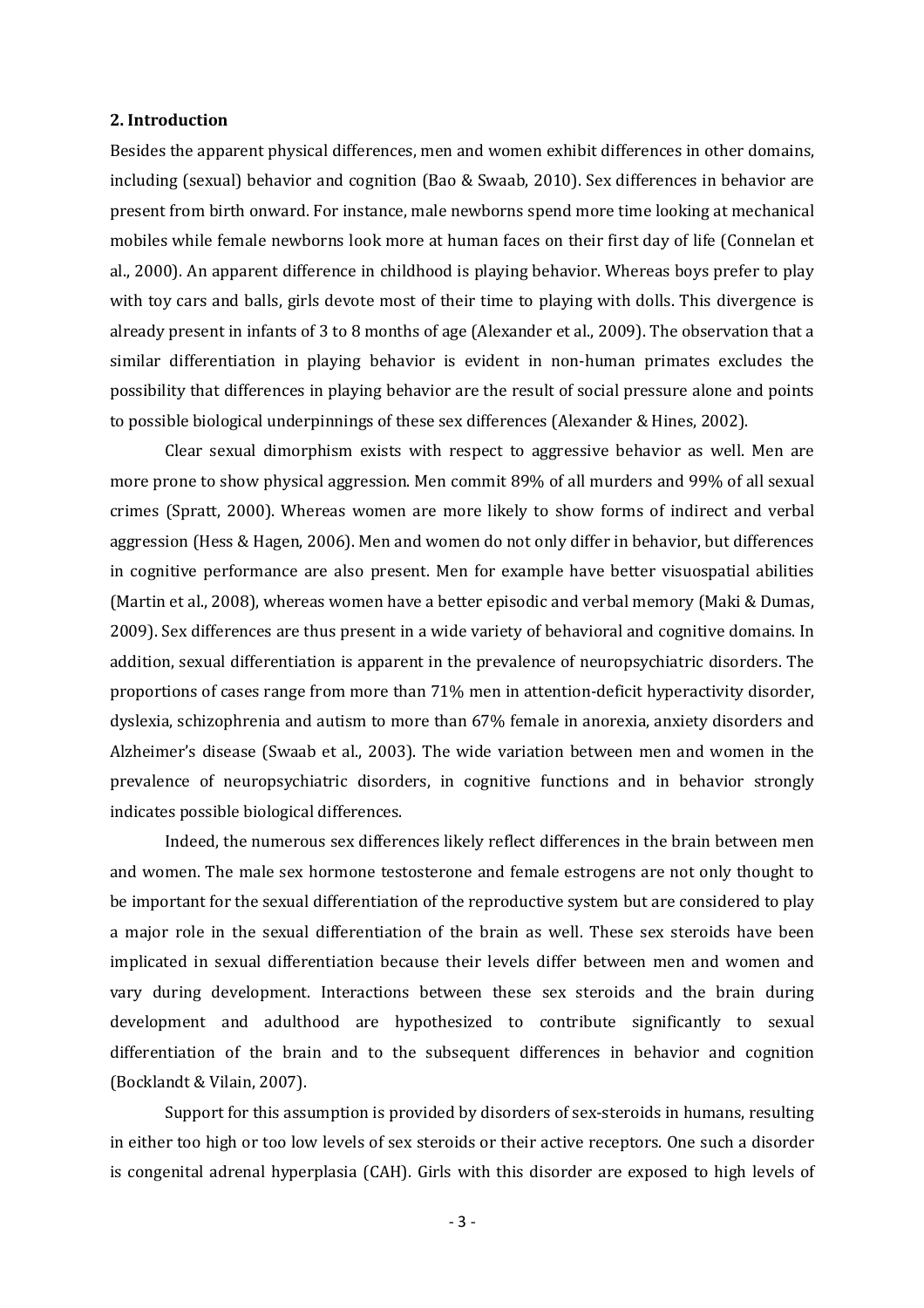androgens, mainly testosterone, during prenatal development. These girls develop partially masculinized external genitalia and also show more male-typical behaviors even though they receive postnatal hormone treatment (Hines et al, 2004). CAH girls show more male-typical playing behavior and in addition, bi- and homosexuality and dissatisfaction with the female gender is more often reported in this group than in other females. The aberrant behavior in this patient group points to the importance of testosterone in (male) brain differentiation. Complete androgen insensitivity syndrome (CAIS) provides more support for an important contribution of sex steroids. These XY individuals have a mutation in the androgen receptor gene and are therefore resistant to the effects of androgens such as testosterone. Though these individuals are genetically male and have intra-abdominal testis, they develop a female phenotype due to the absence of androgen action. They show female-typical behavior and are satisfied with their female gender (Hines et al., 2003). Hence, both CAH and CAIS highlight the important role of the sex-steroids in male and female brain differentiation.

Evidence from these clinical studies provided some of the first support that sex-steroids are important in human sexual brain differentiation. In this thesis the current knowledge regarding the role of testosterone and estrogens in human sexual brain differentiation will be discussed. This thesis will not only discuss the effects of estrogens and testosterone on sexrelated behavior but will also present the prominent non-reproductive influences of these sex steroids on the brain. The effects of testosterone and estrogens on the brain will be used to explain some of the well known differences in behavior, cognition and brain function between men and women.

#### 3. Testosterone and Estrogens in the Reproductive System

In this chapter the effects of testosterone and estrogens related to reproduction and sexuality will be discussed. Testosterone and estrogens belong to the class of sex steroids and are also called sex hormones or gonadal hormones. In humans testosterone is the most important androgen and almost all research focuses on testosterone. Estrogens are more generally studied, though estradiol is the most important estrogen. Therefore this thesis will focus on the effects of testosterone and estrogens. Testosterone and estrogens exert their effects via androgen and estrogen receptors. The effects of sex steroids can be mediated through nuclear receptors leading to slow genomic effects or through membrane-associated receptors and signaling cascades leading to fast nongenomic mechanisms. Androgen and estrogen receptors are present in various tissues including the gonads and the brain, resulting in a wide variety of sex-steroid actions. Both estrogens and testosterone are synthesized via several enzymatic actions from the precursor cholesterol. The enzyme aromatase converts testosterone into estradiol. Estrogens and testosterone are most prominently produced by the gonads (testis in males, ovaries in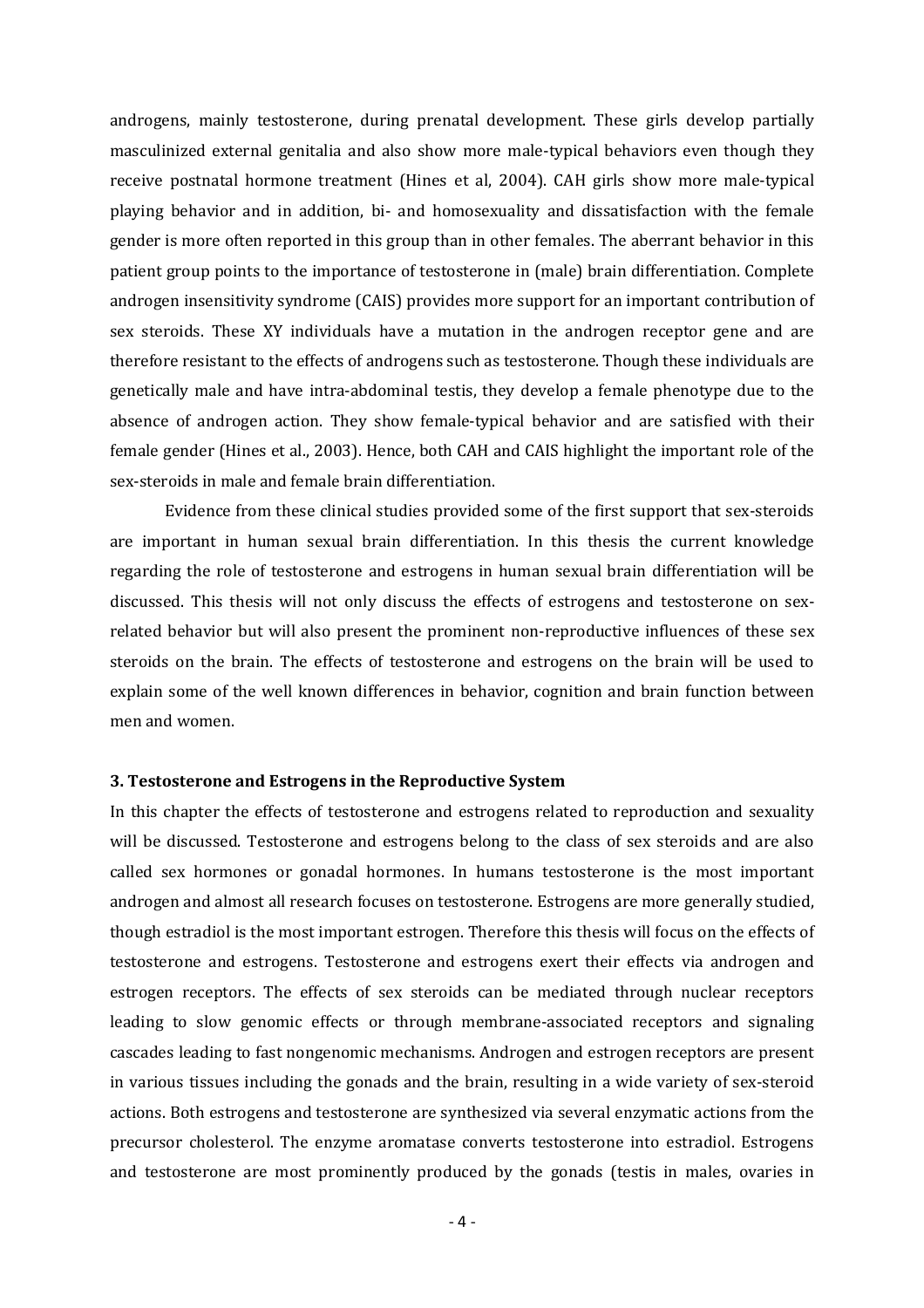females) and in lesser amount by the adrenal gland and peripheral conversion of precursors. Testosterone and estrogens can be free in the blood plasma or bound to globulins, such as sex hormone binding globulin (SHBG), which makes these sex steroids inactive. The secretion of these sex steroids is regulated by a system involving the hypothalamus, pituitary and gonads, called the hypothalamic-pituitary-gonadal (HPG) axis (Piñón, 2002).

#### 3.1. The HPG-axis

The central regulator of the HPG-axis and reproductive activity is the GnRH pulse generator, a group of neurons in the hypothalamus which secretes the peptide hormone gonadotropin releasing hormone (GnRH). GnRH (also called LHRH) is secreted in a pulsatile fashion, with a pulse frequency of one pulse every 60 minutes in humans. Via the hypophyseal portal system, GnRH reaches the pituitary where it stimulates cells of the anterior pituitary to the pulsatile secretion of luteinizing hormone (LH) and follicle-stimulating hormone (FSH) into the blood



Figure 1. The male HPG-axis. GnRH, also called LHRH, is released by the hypothalamus and stimulates the anterior pituitary to secrete LH and FSH. LH and FSH stimulate the testes to produce testosterone and inhibin (not displayed). Testosterone and inhibin exert a negative feedback on the system.

stream. In females FSH and LH stimulate the ovaries to produce estrogen, progesterone and inhibin and regulate the menstrual cycle. In men LH and FSH act on the testes to regulate testosterone production and spermatogenesis respectively. The gonadal products testosterone, estrogen, progesterone and inhibin regulate the HPG-axis by negative feedback (Piñón, 2002).

#### 3.1.1. The HPG-axis in Men

In men LH stimulates the Leydig cells in the testis to the production of testosterone. FSH on the other hand, interacts with receptors on the Sertoli cells in the testis, which results in spermatogenesis and the release of inhibin. Testosterone and inhibin regulate their own release by negative feedback (figure 1). Inhibin inhibits the release of LH and FSH by the pituitary, whereas testosterone inhibits both the release of LH and FSH by the pituitary and GnRH release by the hypothalamus. This results in a tight control of both testosterone release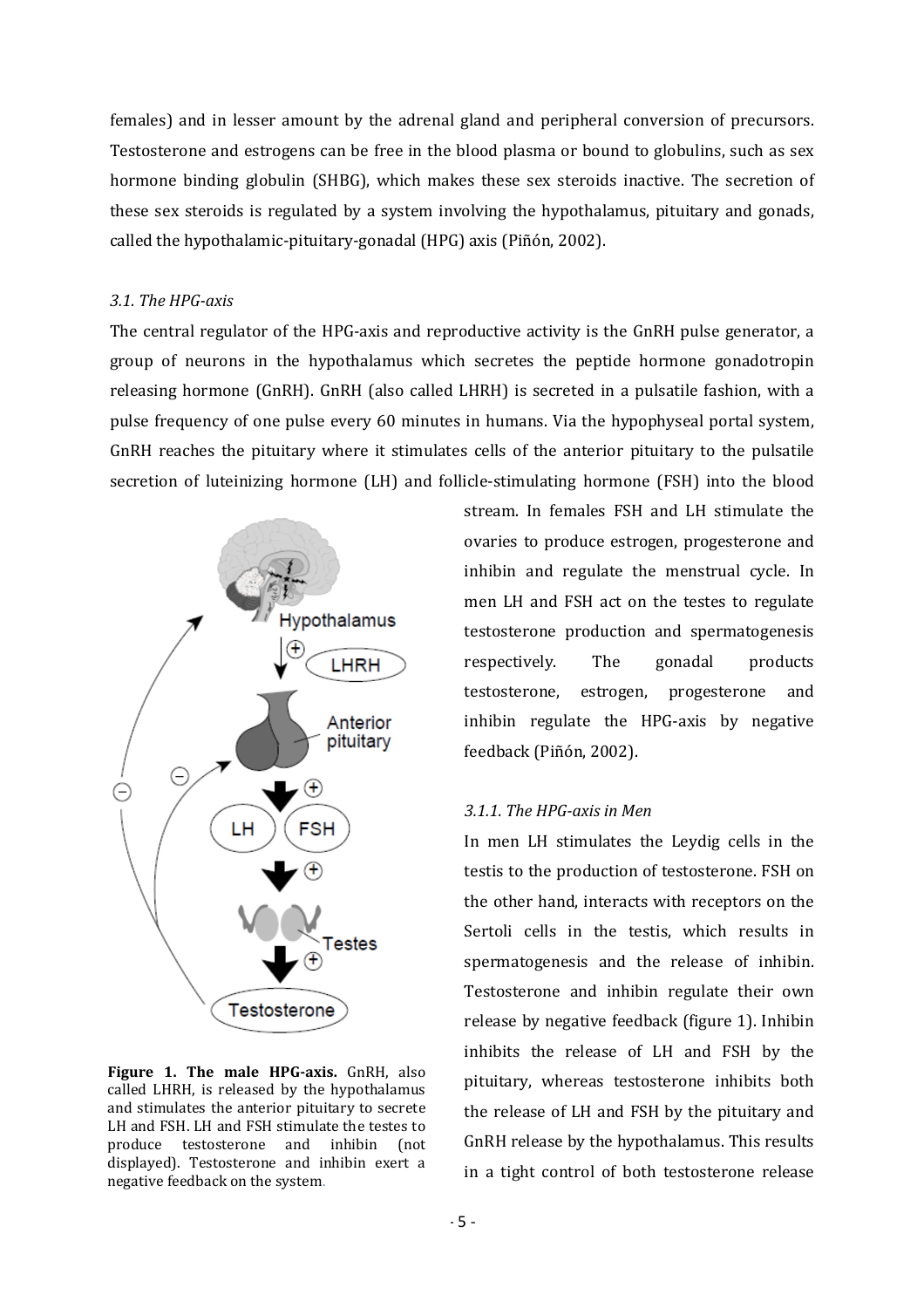and spermatogenesis. However, it is actually estradiol, which is synthesized from testosterone by aromatase, that is the direct inhibitor of the HPG-axis (Piñón, 2002).

#### 3.1.2. The HPG-axis in Women

In women LH and FSH stimulate the ovaries to the production of progesterone, estrogen (including estradiol) and inhibin, which exert a negative feedback on GnRH and LH + FSH release by the hypothalamus and pituitary respectively (see figure 2). However, during puberty the regulation of the HPG-axis in women becomes much more complicated. In cycling women LH and FSH secretion varies drastically during the menstrual cycle. During the first two weeks of the menstrual cycle the LH pulse frequency increases and higher concentrations of LH are present in the blood compared to the luteal phase (last fourteen days of the cycle). Levels of LH increase even more as the LH surge approaches. The LH surge induces ovulation, the follicle is



Figure 2. The female HPG-axis. GnRH, also called LHRH, is released by the hypothalamus and stimulates the anterior pituitary to secrete LH and FSH. LH and FSH stimulate the ovaries to produce progesterone, estrogen and inhibin (not displayed), which exert a negative feedback on the system.

released and the luteal phase is initiated. The rapid increase in LH is due to the rapid rise in estrogen levels during the latter part of the follicular phase. Estrogen levels increase rapidly because their feedback to the hypothalamus and the pituitary changes from negative to positive just before the LH surge, though the exact mechanisms remain poorly understood. The positive feedback of estrogens is unique to females. After ovulation the GnRH pulse frequency decreases and levels of LH and FSH decrease as well. Levels of progesterone and estrogen increase again since they are produced by the corpus luteum, the remnant of the follicle. If fertilization does not occur, the corpus luteum regresses and estrogen and progresterone levels decline leading to menstruation in the last week of the luteal phase. FSH levels follow a similar pattern as LH levels, though during ovulation FSH levels are slightly lower. In postmenopausal women the situation changes due the relative absence of ovarian activity. A large increase in LH and FSH levels and their pulse frequency occurs. Due the relative low levels of estrogen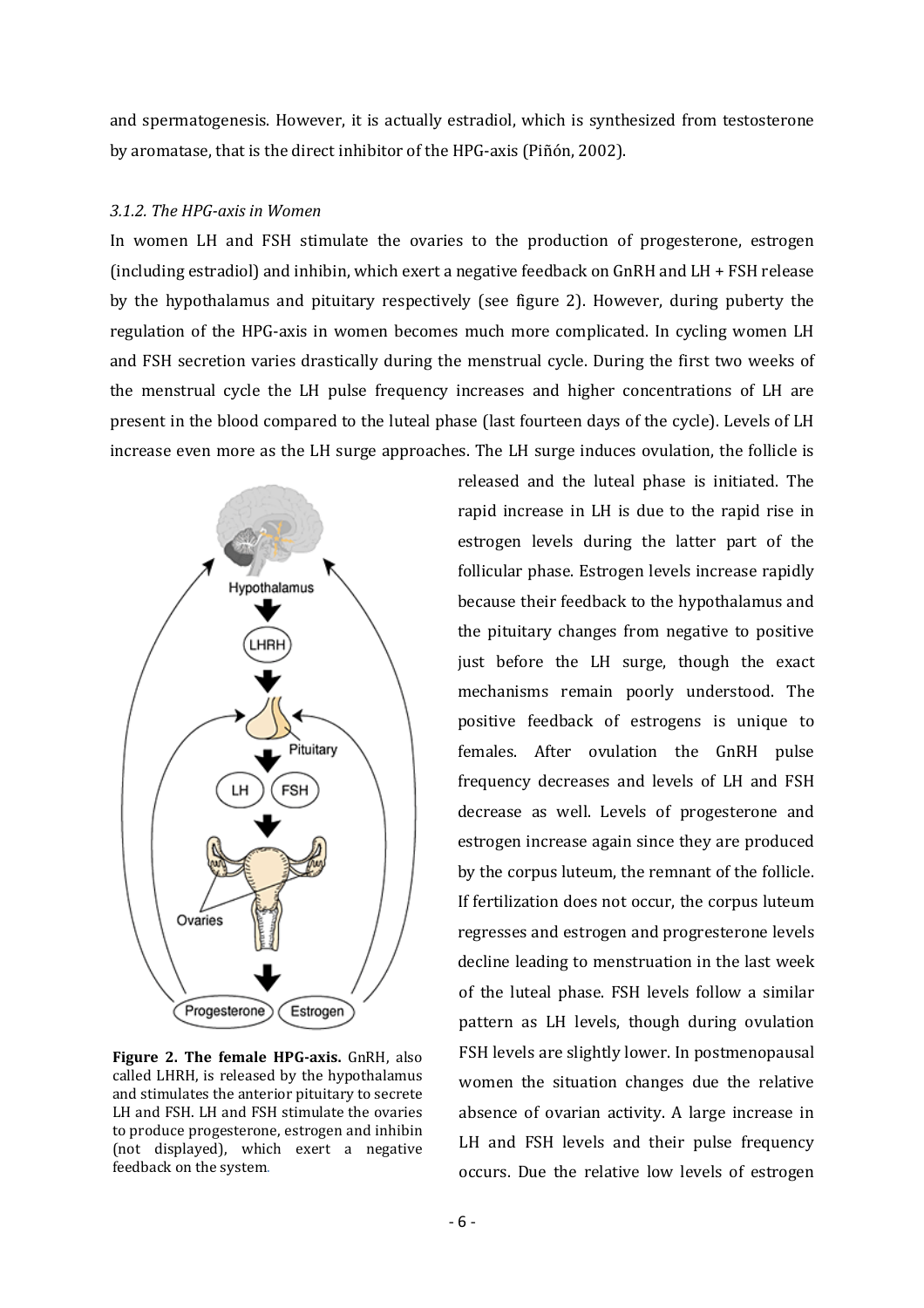and progesterone, negative feedback is lacking and LH and FSH levels remain high (Piñón, 2002).

#### 3.2. Sex Steroids in the Development of the Male Reproductive System

For male development, three critical periods are present in which testosterone levels are relatively high. These three periods are mid-gestation during which the male sex-organs are formed, the first six months after birth, called minipuberty, and puberty during which the secondary sex characteristics develop and the body becomes capable of reproduction (Larsen et al., 2001).

Until the sixth week of fetal development the male and female genital systems are identically. In both the male and female fetus germ cells and sex cords are present in cortical and medullary regions of the presumptive gonads, accompanied by mesonephric and paramesonephric ducts. At the start of the seventh week this indifferent phase of genital development ends and the male and female systems pursue diverging pathways. The sexdetermining region of the Y chromosome (SRY) is the transcription factor to initiate the cascade of events leading to male and female sexual dimorphism. When the fetus is genetically male (XY) and the transcription factor SRY is synthesized in the sex cord cells of the indifferent gonad, male development is initialized. In the absence of SRY, female development occurs. The SRY protein induces the cells of the medullary sex cords to differentiate into Sertoli cells and to secrete antimüllarian hormone (AMH) in the male fetus, while the cortical sex cord cells degenerate. AMH induces the degeneration of the paramesonephric (müllerian) ducts. In addition, in the ninth and tenth week, SRY signaling also induces the formation of Leydig cells which secrete testosterone. Between eight and ten weeks testosterone gives rise to the formation of the vas deferens and ductuli efferentes out of the mesonephric duct, responsible for the transport of semen later in life. This early stage of development is displayed in figure 3. During this early stage of development, testosterone secretion is not regulated by the LH and FSH, but by the peptide hormone chorionic gonadotropin (HCG) which is secreted by the placenta. HCG concentrations decline after the fourteenth week. LH and FSH can be detected from the tenth week of pregnancy onward. In some tissues testosterone is also converted into dihydrotestosterone (DHT) by the enzyme  $5\alpha$ -reductase. DHT induces the development of the prostate, the seminal vesicles and the bulbourethral glands (all partly responsible for the secretion of fluid that will form semen together with spermatozoa) during the tenth to twelfth week. DHT is also responsible for the formation of the male external genitalia: the penis and the scrotum, which are completely formed (but continue to grow) at the end of week fourteen. The testes start to descend into the scrotum in week 10 and between seven and nine months the testes are fully descended and fetal development of the male genital system is completed.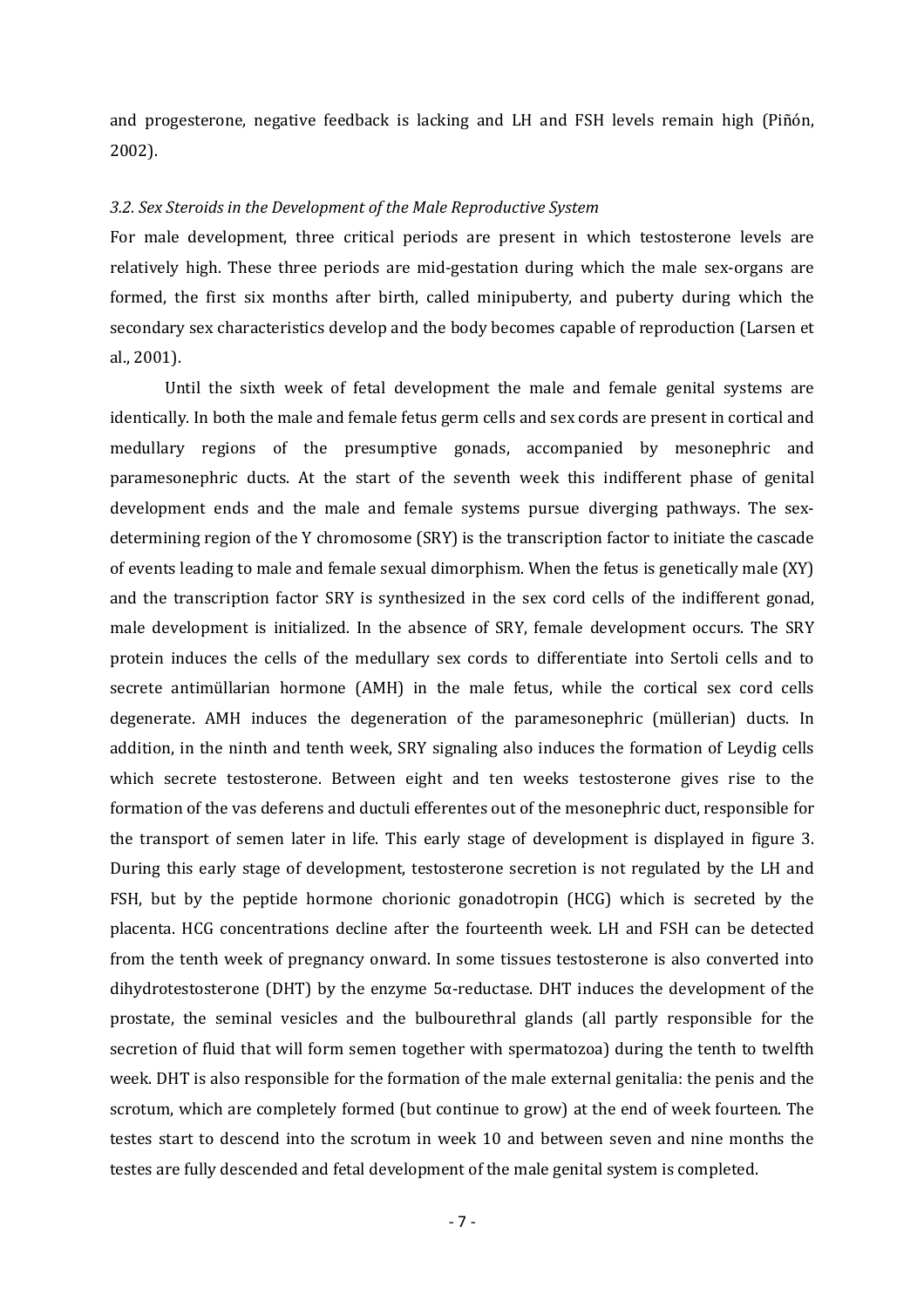

Fig. 3. Fetal development of the internal sex organs. (a) The indifferent gonads are accompanied by the mesonephric or Wolffian ducts and the paramesonephric or Müllerian ducts. At the beginning of the seventh week of fetal development, sexual differentiation occurs in either the male direction (b) due to the action of AMH and testosterone or in the female direction  $(c)$  due to the absence of these hormones. (Figure adapted from Kobayashi & Behringer (2003)).

Levels of testosterone vary along fetal development. Testosterone is produced in males from nine weeks onward. Testosterone serum levels are maximal from the fourteenth to sixteenth week of male fetal development, when levels are comparable to testosterone levels observed in adult males. Due to involution of the Leydig cells from 24 weeks onward, circulating testosterone levels decrease progressively to levels observed in female fetuses. At birth though, testosterone levels in male newborns are higher than in females. Estrogen levels slightly increase till the end of fetal life but are lower in male compared to female fetuses (Sajjad, 2010). At birth, testosterone, LH and FSH levels in the umbilical cord are low. This is due to the high levels of estrogens in the placenta, which suppress the hypothalamus and pituitary. After birth however, the estrogen levels drop (due to the removal of the placenta) and continue to be low till the start of puberty in boys. In the first two weeks of life an increase in LH and FSH occurs which is followed by increases in testosterone levels and in the number of Leydig and Sertoli cells in normal male infants. Testosterone, LH and FSH levels continue to increase until three months of age, after which levels drop till the six month, and stable low concentrations are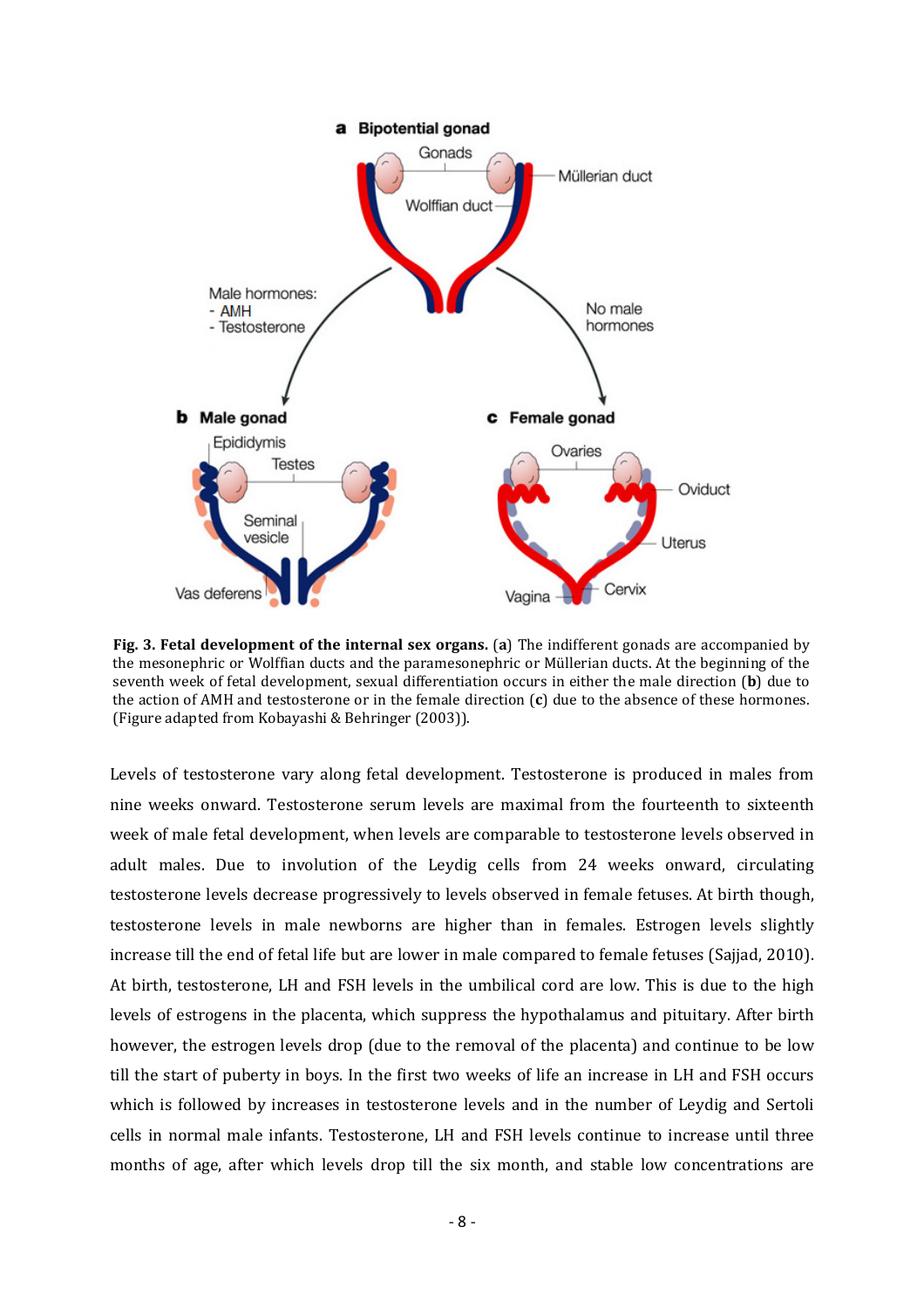maintained until puberty. This postnatal period of enhanced hormone levels and proliferation of Leydig and Sertoli cells is called the 'minipuberty' of infancy. Its hypothesized function is the activation of the HPG-axis and "priming" of the reproductive system (Lewis and Lee, 2009). Because the number of Sertoli cells is a determinant of spermatogenic potential, the postnatal increase in Sertoli cells might be important for the spermatogenesis during adulthood. The accompanying increase in gonadotropin and testosterone secretion leads to the proliferation of germ cells. Additionally, an increase in the transformation of gonocytes (primitive reproductive cells) to spermatogonia is present which is thought to be driven by testosterone. Gonadotropin stimulation of the testis during this developmental window, might be essential for Sertoli cell function and spermatogenesis later in life (Quigley, 2002).

Puberty is the transitional period between childhood and adulthood during which the secondary sex characteristics develop, the growth spurt occurs and the body becomes capable of reproduction. The onset of puberty varies, but usually starts around the age of twelve in boys. Puberty onset is characterized in both girls and boys by an increase in amplitude of GnRH pulses after a relative quiescent period and consequently by an increase in LH and FSH pulses. As a result the Leydig cells increase their testosterone production and maturation of spermatogenesis occurs, resulting in testicular enlargement. High levels of testosterone during puberty are mainly responsible for the induction of secondary sex characteristics in boys including penile enlargement, the development of a low voice. Conversion of testosterone to DHT induces body hair. The growth spurt in males is largely dependent of estradiol (converted from testosterone) though estradiol levels are lower than in women. The increased production of sex steroids and its precursors during puberty is not only the result of gonadarche, the reactivation of the HPG-axis, but also of the adrenarche, the increase in adrenal androgen secretion. In boys puberty is usually completed by the age of sixteen to eighteen. During adulthood testosterone levels remain high and only slightly decrease as men become older. Plasma testosterone levels lay normally around 20 nmol/l in men during adult life, whereas estradiol levels should be lower than 0.2 nmol/l (Grumbach, 2002).

#### 3.3. Sex Steroids in the Development of the Female Reproductive System

In genetic females (XX) the Y chromosome containing the SRY gene is lacking and the SRY peptide is therefore not produced in the sex cord cells of the indifferent gonad. As a consequence, these cells do not differentiate into Sertoli cells, and AMH and testosterone are not produced, leading to the initiation of female development. In females, the primitive sex cords degenerate and secondary cortical sex cords develop. The primordial germ cells are stimulated by cells of the secondary cortical sex cords to differentiate into oocytes and follicle cells of the ovary. Since the mesonepric ducts require high levels of testosterone for development, they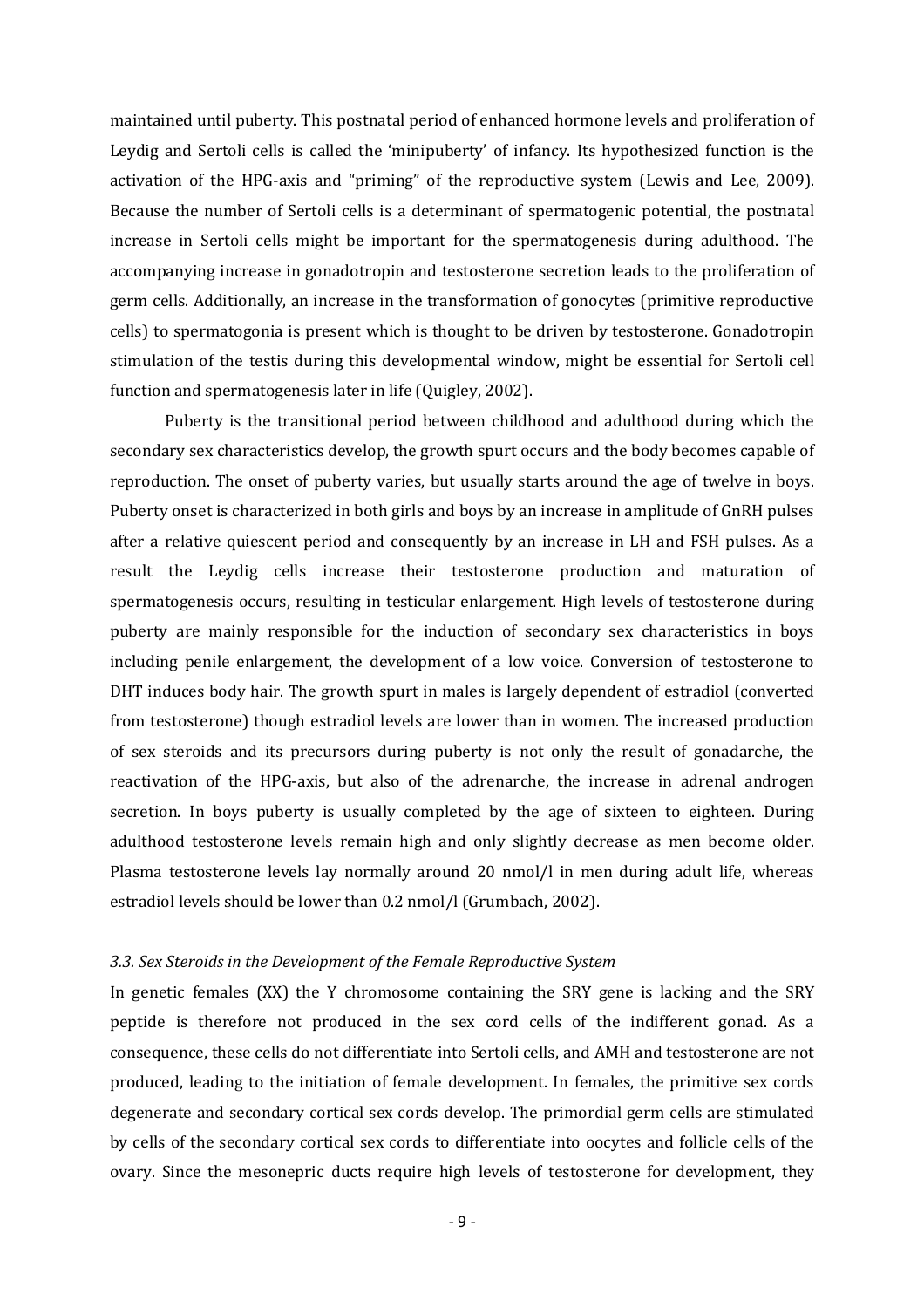degenerate in females. The paramesonepric ducts however do not degenerate due to the absence of AMH and give rise to the oviducts, uturus and superior vagina in female fetuses as is shown in figure 3. This process takes places from the start of the third month and is completed by the end of the sixth month of fetal development. The formation of the ovaries is also completed by the end of month six. Low levels of estradiol produced by the granulosa cells of the fetal ovaries support follicular maturation but have only a minor role in other aspects of prenatal sexual differentiation, because maternal estrogens reach the fetuses of both sexes. The development of external genitalia in the female fetuses starts at the eleventh week of development due to the absence of androgens and the presence of estrogens within the maternal system. By the end of week 20, the female external genitalia, i.e., the clitoris, vestibule of the vagina and the labia minora and majora are present. It thus appears that fetal female sexual differentiation is rather independent of hormonal stimulation. Testosterone is also present in the female fetus but levels are substantially lower than in males (Larsen et al., 2001).

At birth, estradiol, testosterone, LH and FSH levels in the umbilical cord are low in females as well, due to the high levels of estrogens in the placenta. After birth, the testosterone and estradiol levels drop even more, just as in males, and testosterone levels continue to be low during the rest of life and are also lower than in males. Minipuberty in females is different than in males. During the first two weeks LH and FSH also increase in the female infant, with a higher increase in FSH and a lower increase in LH compared to male infants. An increase in estradiol levels occurs during the first 2-4 months of life as a result of the FSH induced rapid maturation of ovarian follicles during the same period. This postnatal increase in estrogen levels and in the maturation of ovarian follicles is thought to be essential for ovarian function later in life (Quigley, 2002). After minipuberty, levels of LH, FSH and estradiol remain low until puberty (Grumbach, 2002).

 In girls, the mean age of puberty onset is ten years. Increased GnRH, LH and FSH pulsatility stimulates follicular development of the ovaries leading to increased levels of estrogen during puberty. Estrogen-dependent tissues then respond leading to many sex characteristics including breast growth, the growth spurt and increased fat composition. As estrogen levels gradually rise a point is reached when the feedback to the hypothalamus and pituitary becomes positive, allowing the mid cycle LH surge necessary for ovulation, the hallmark for female sexual maturity. Levels of androgens including testosterone also increase during puberty in girls causing for example growth of pubic hair. In girls puberty is completed by the age of fifteen to seventeen (Divall & Radovick, 2009). Until the menopause levels of estrogens and androgens decline only slightly with age. During adulthood plasma testosterone levels lay around 2 nmol/l. whereas estradiol levels vary during the menstrual cycle between values of 0.1 and 0.8 nmol/l. in women. However, the period of menopause is characterized by a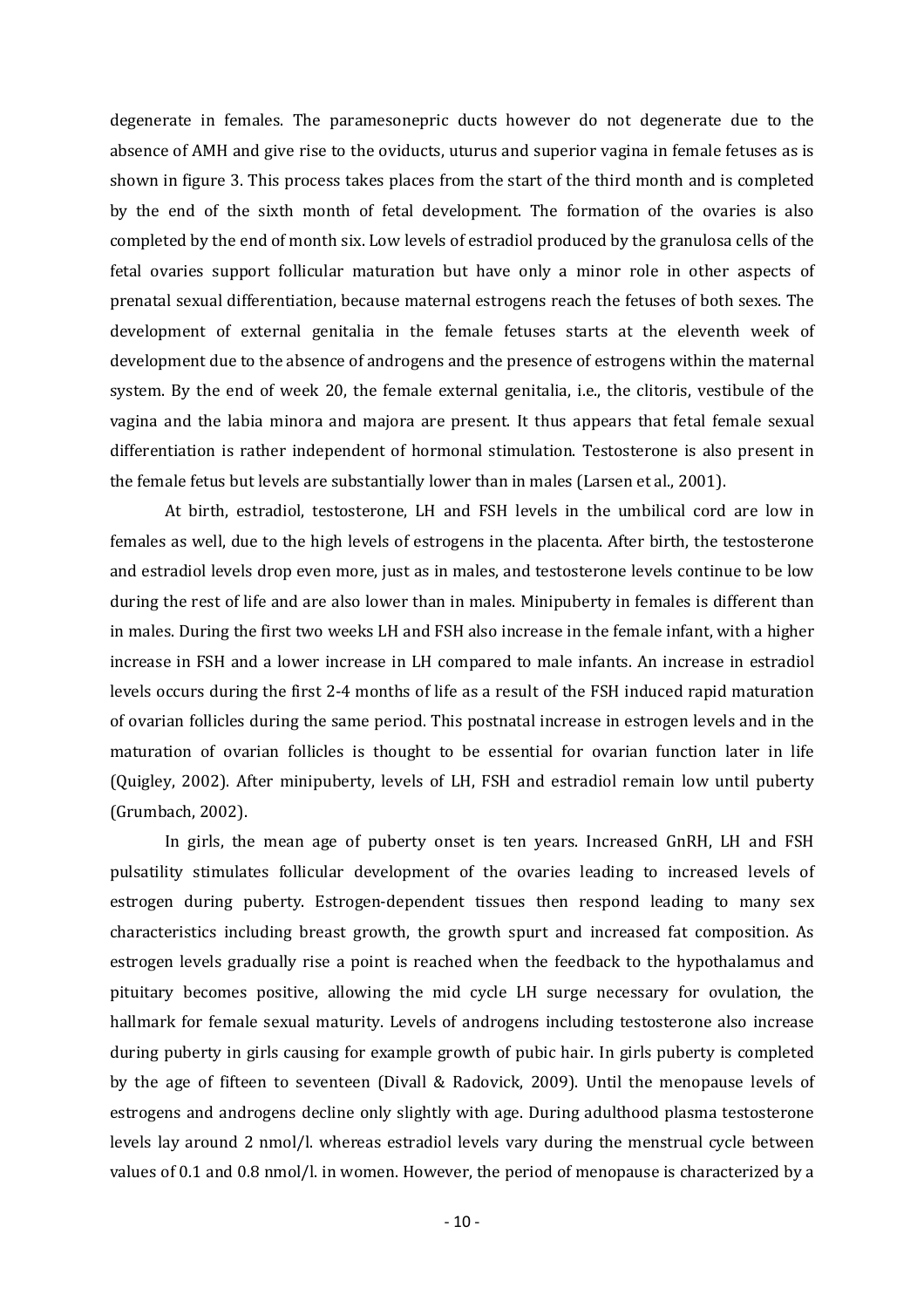dramatic fall in estrogen levels due to decreased function of the ovaries. As a consequence of the decreased negative feedback in menopausal and postmenopausal women, LH and FSH levels are very high and the menstrual cycle does not occur anymore (Burger, 1996).

# 3.4. Sex Steroids and Differentiation of the Sexual Brain

Testosterone and estrogens are thus essential for development of the male and female reproductive system. Though estrogens does not appear to have an important contribution to sexual differentiation of the genitals during fetal development, they do have a major influence on particularly female pubertal development. The effects of testosterone and estrogens during prenatal and neonatal development are called organizational effects. These effects are usually permanent and occur during a specified sensitive period. The effects of sex steroids during puberty are called activational effects, because they "activate" the structures and circuits that were created during early development (Swaab, 2004). Since testosterone and estrogens have such a major influence on development of the sex organs, they are also likely to reach the brain and contribute to sexual development of the brain. Actually, possible structural differences in the brain resulting from the interaction among sex hormones and the developing brain cells, are hypothesized to be the basis of a wide variety of sex differences such as gender identity (acting and feeling like either a man or woman), sexual orientation (hetero-, homo-, or bisexuality) and related behavior. Disturbances between the interaction of sex steroids and the brain during preand neonatal development, the organizing period, are thought to permanently influence later behavior (Bao & Swaab, 2010).

# 3.4.1. Gender Identity & Transsexuality

Development of the brain however, takes place later in development than development of the sex organs. Sexual differentiation of the brain is thought to start during the second half of pregnancy and continues upon reaching adulthood. This indicates that both processes, i.e. sexual differentiation of the gonads and sexual differentiation of the brain may be influenced independently by sex steroids. Indeed, the occurrence of transsexuality is thought to demonstrate that these processes occur independently. Transsexuals are either people with male sexual organs and a male body who nevertheless experience their identity as females, or people with female sexual organs and a female body who experience their identity as males (Swaab, 2010). Transsexuality is the most extreme gender-identity disorder and postnatal social factors cannot be responsible for this disorder (Coolidge et al., 2002). The exact cause of transsexuality is still unclear but sex steroids during fetal development are thought to play an important role in the development of this disorder. This is supported by the increased prevalence of transsexuality among CAH girls. Moreover, children of epileptic women who took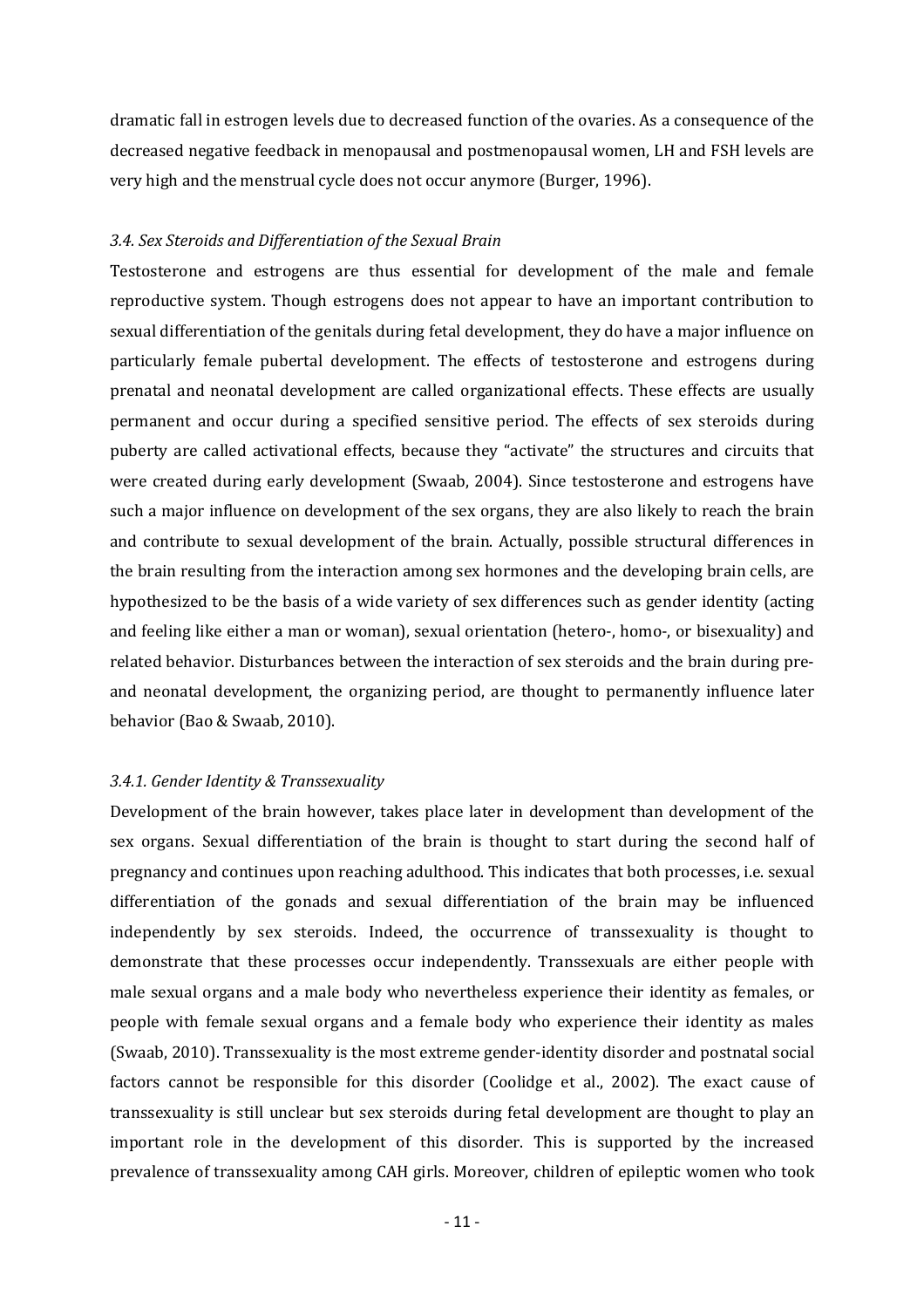phenobarbital or diphantoin during their pregnancy, chemicals which change the metabolism of sex steroids leading to decreased levels of testosterone, have an increased risk of transsexuality (Dessens et al., 1999). Sex steroid levels, particularly testosterone, thus seem to have an important organizational influence on gender identity. Distortion of these levels might lead to the development of transsexuality.

This assumption points to possible differences in the brain between men, women and transsexuals. These structural differences were hypothesized to be present in certain hypothalamic and limbic structures, since they are involved in sexual behavior in mammals. Indeed, differences have been found in the bed nucleus of the stria terminalis (BSTc) and in the interstitial nucleus of the anterior hypothalamus-3 (INAH-3), areas influenced by early testosterone exposure. In humans, both the BSTc and INAH-3 are twice as large in males compared to females (Kruijver et al, 2000; Garcia-Falgueras & Swaab, 2008). Moreover, the BSTc and INAH-3 in male-to-female (MtF) transsexuals have been found to have a similar volume as in women, whereas in female-to-male (FtM) transsexuals the BSTc and INAH3 have a male volume (Kruijver et al, 2000; Garcia-Falgueras & Swaab, 2008). Hence the above evidence regarding transsexuality demonstrates that sex steroids have important prenatal or organizational effects. In addition, this evidence thus provides additional support, next to disorders of sex steroids such as CAH and CAIS, that sex steroids, especially testosterone, are important in the sexual differentiation of the brain and (sexual) behavior.

## 3.4.2. Behavioral Sexual Differentiation

The evidence discussed so far is in line with traditional views of sexual differentiation and suggests that the male genitals and brain develop as a consequence of the presence of androgens, mainly testosterone, secreted by the male's testes, whereas the female genitals and brain develop mainly in the absence of these hormones. However, more recent evidence from animal studies questions the relative absence of estrogen action in the developing fetal brain (Bakker and Brock, 2010). Bakker et al. (2006) created a mouse model in which the afetoprotein (AFP) gene was knocked out. AFP is present in fetal blood and can bind estradiol. The female AFP-KO mice were clearly defeminized (lost the capacity to show female-typical sexual behaviors) since they did not show lordosis behavior, which is an important feature of female sexual behavior in mice. When an aromatase-blocker (prevents conversion of testosterone to estradiol) was given during fetal life to AFP-KO female mice, they did show normal sexual behavior. Bakker et al. (2006) demonstrated with this experiment that AFP prevents estradiol from entering the brain and prevents the induction of defeminization in (fetal) female mice. These effects can normally occur in the male brain in response estradiol which is locally produced in the brain from testosterone after it has been taken up from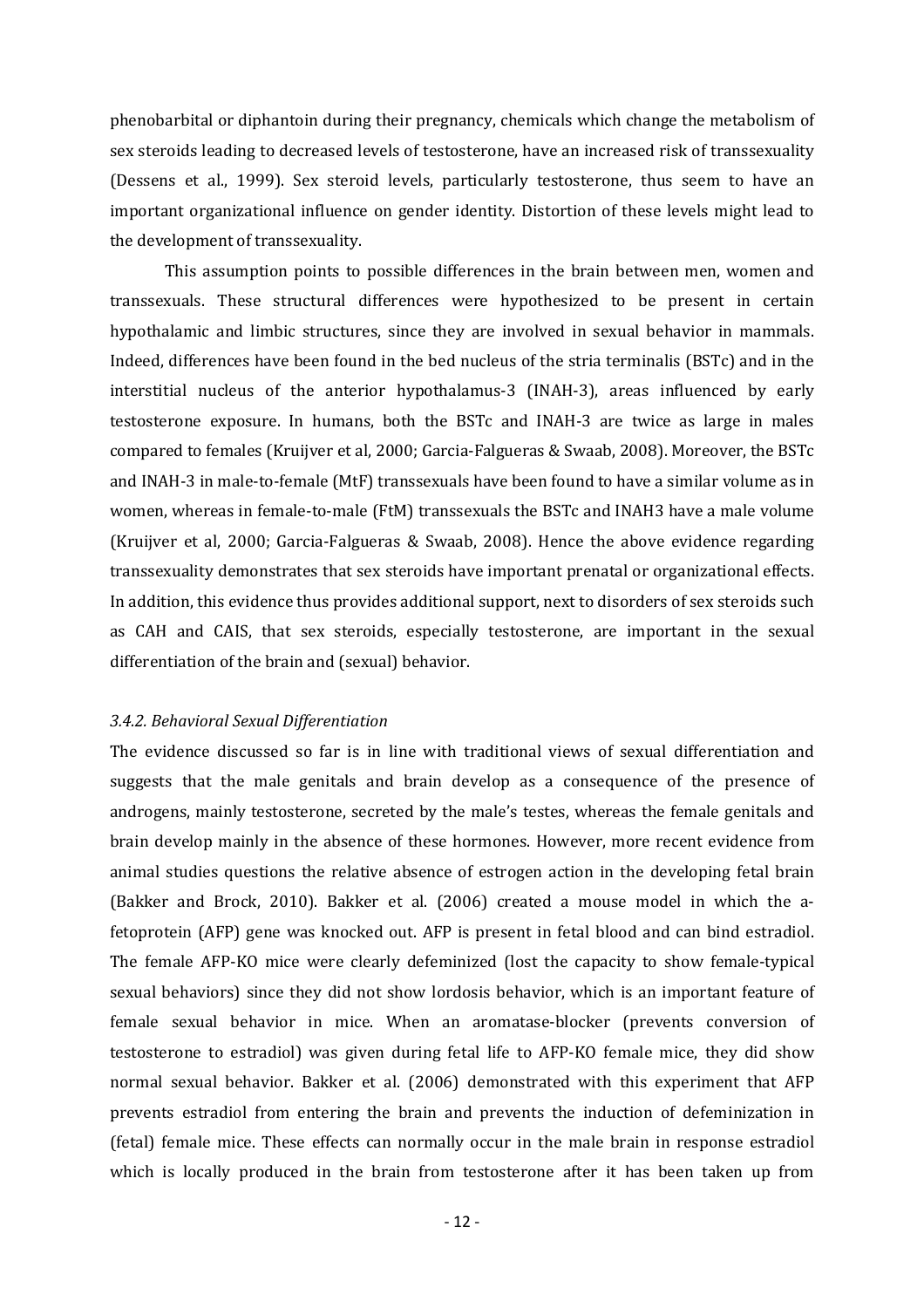circulation. Testosterone can enter the fetal brain, whereas estradiol cannot due to action of AFP. Hence this evidence indicates that estradiol has a prenatal defeminizing and to some extend masculinizing effect.

However, other experiments show that estradiol does also have feminizing effects. Aromatase knockout (ArKO) mice and female rats treated postnatally with tamoxifen, an estrogen receptor antagonist, show less lordosis behavior. But when these ArKO mice are treated with estrogen postnatally, they do show normal lordosis behavior (Bakker et al., 2002). These results indicate that estradiol is important for the differentiation of female sexual behavior as well, though only postnatally. Due to the absence of AFP and the estrogen production by the ovaries, substantial levels of estradiol can enter the brain after birth.

These results combined with evidence from previous experiments, indicate that for the differentiation of male sexual behavior high levels of testosterone and estradiol are required during the prenatal period followed by an increase in testosterone levels during minipuberty and puberty. For the normal differentiation of female sexual behavior on the other hand, estradiol and testosterone levels are expected to be low prenatally followed by an increase in estradiol levels during the postnatal period and puberty. This hypothesis of how estradiol can have both feminizing and defeminizing effects is displayed in figure 4.



Figure 4. Hypothesis of the defeminizing and feminizing effects of estradiol during development. Maletypical sexual behavior is hypothesized to occur prenatally in genetic males under the influence of testosterone and estradiol, which is avoided in fetal genetic females by the neuroprotective actions of afetoprotein (AFP). Female typical sexual behavior probably occurs postnatally in genetic females under the influence of estradiol produced by the ovaries and the absence of AFP. (Figure adapted from Bakker & Brock (2010)).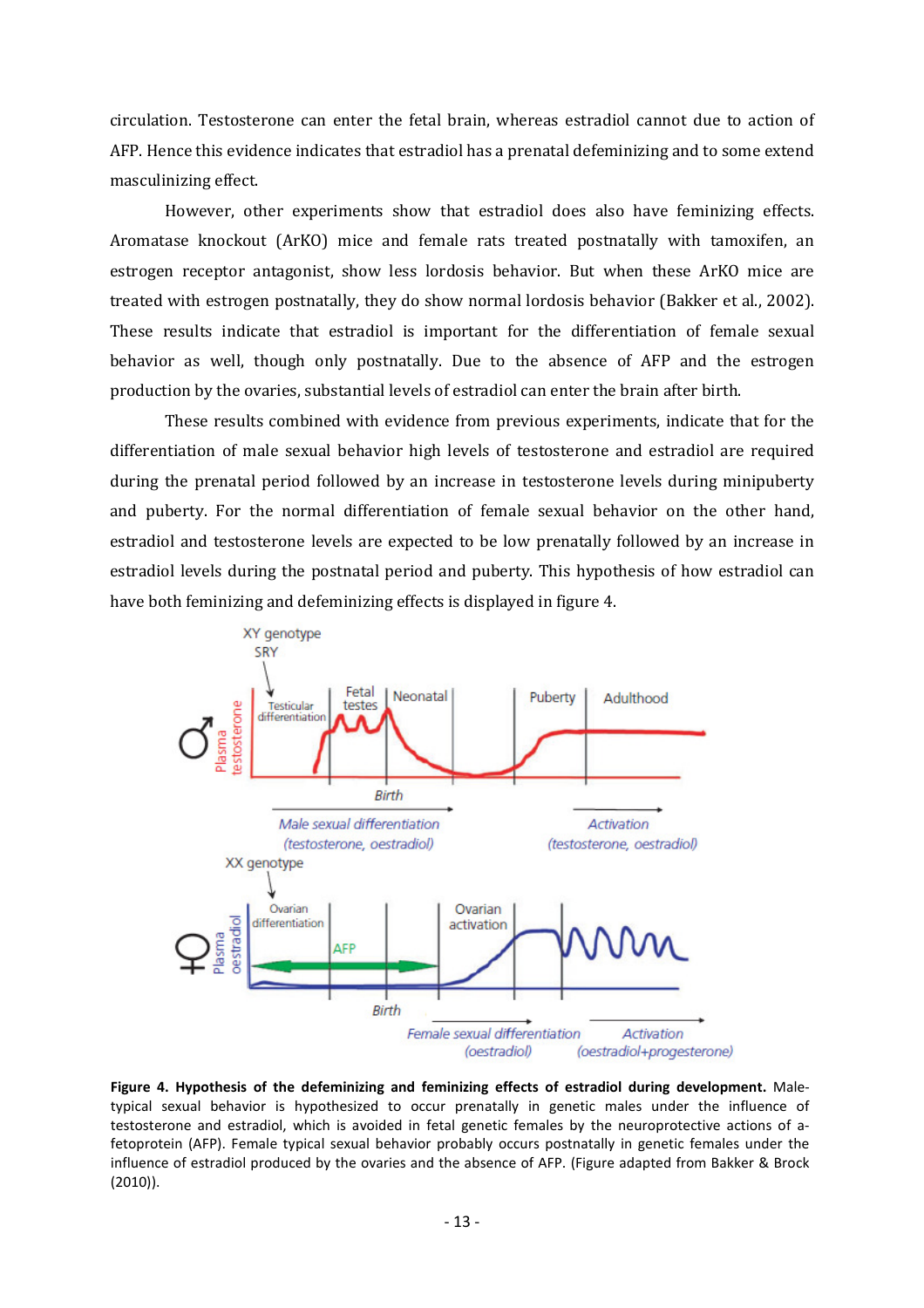Evidence regarding the role of estradiol in differentiation of human sexual behavior is unfortunately lacking, but similar mechanisms of sex steroid actions are expected to be present in humans. It is also not precisely known by which structures in the brain estradiol exerts its effects on behavioral sexual differentiation. However, the limbic system is thought to be important sexual behavior. In humans estrogen receptors have been found in the hippocampus and amygdala. Evidence from animal studies indicates that estrogen receptors are also present in several hypothalamic areas (Martin & Behbehani, 2006). Therefore estradiol might exert its effects on behavioral sexual differentiation via these structures in humans as well, although direct evidence for this assumption has not yet been found.

#### 3.4.3. Sexual Orientation

Sex steroids are also implicated in the development of sexual orientation. Sexual orientation refers to which gender (male or female) a person is attracted. This can be to the opposite sex (heterosexual), to the same sex (homosexual) or to both sexes (bisexual). The apparent impossibility to change someone's sexual orientation (LeVay, 1991), excludes the option of societal or environmental causes and indicates biological mechanisms. Though family and twin studies have indicated that genes contribute 50% to the development of sexual orientation, several studies also point to a role of sex steroids. One such an indication is the large proportion of CAH girls who are homo- or bisexual, indicating a role for testosterone (Hines et al, 2004). Other evidence comes from children of women who took the medicine diethylstilbestrol (DES) during their pregnancy. DES can be subscribed to prevent miscarriage. It is an synthetic estradiol, not able to bind AFP and can thus reach the prenatal brain of the female fetus. It has become evident that DES use during pregnancy, increased the chance of giving birth to a girl which is homosexual or bisexual (Ehrhardt et al., 1985). This strongly suggests a role of estradiol in determining sexual orientation. The combination of both studies indicates that a normal male partner preference in females is induced due to the absence of estradiol and testosterone action in the female prenatal brain, whereas the female partner preference in males in induced due to the presence of estradiol action in the male prenatal brain. Abnormal estradiol and testosterone levels in either the male or female fetal brain may thus lead to homosexuality or bisexuality. The important role of estradiol and testosterone in sexual orientation or partner preference is also supported by evidence from animal studies. Male rats who received a aromatase blocker, showed a male instead of the normal female partner preference (Bakker et al., 2002).

 Because sexual orientation is hypothesized to be the result of interactions between sex steroids and the brain, structural brain differences are also expected to be present between people who differ in sexual orientation. An example is the INAH-3, which was found to be twice as small in heterosexual women and homosexual men compared to heterosexual men (LeVay,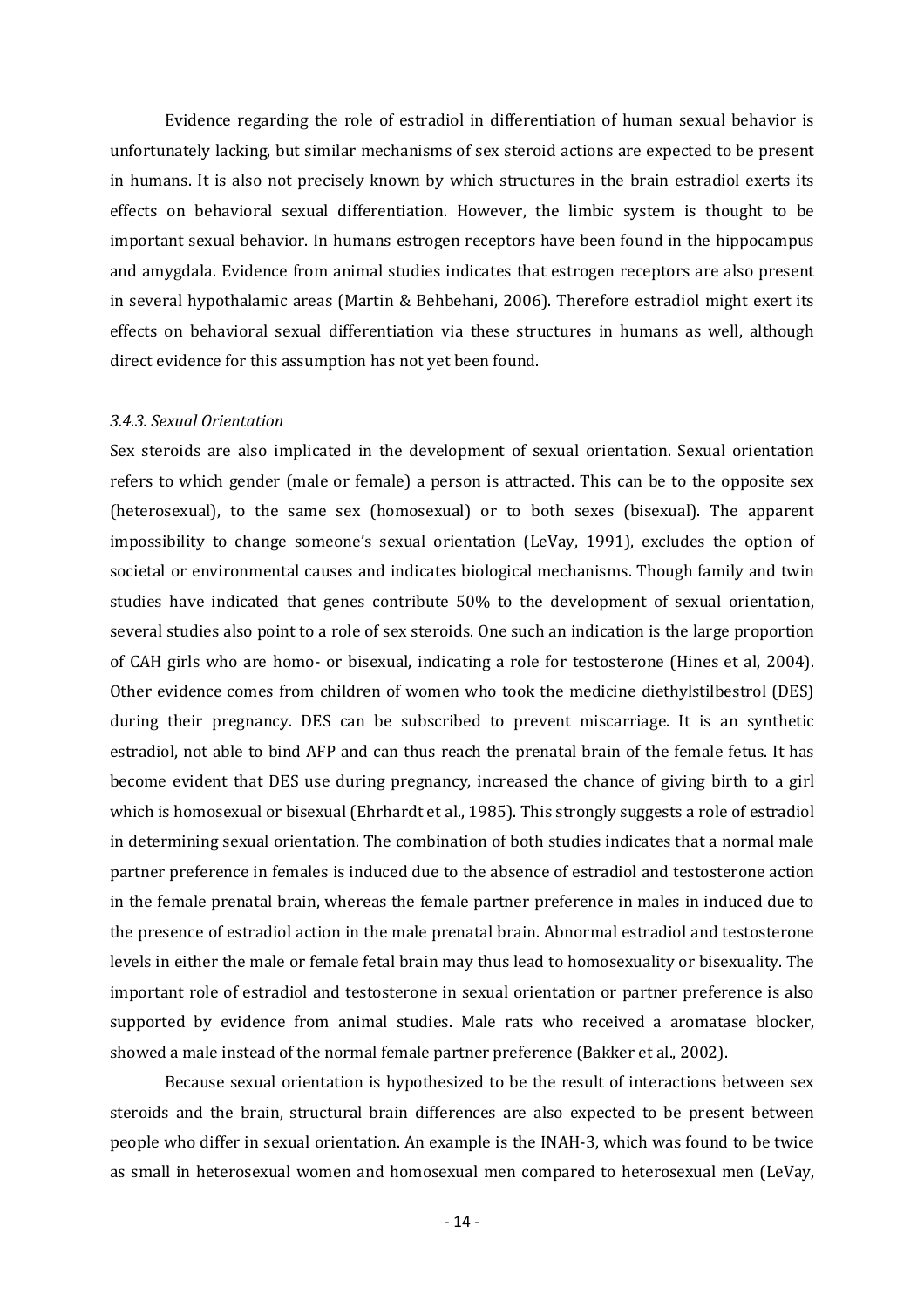1991). The anterior commissure, which connects the amygdalae and hippocampi, and known to be larger in women than in (heterosexual) men, was found to be larger in homosexual men than in heterosexual men. No differences were found with respect to the BSTc (Allen & Gorski, 1992). Unfortunately, evidence of a direct influence of sex steroids on these structures is lacking. However, studies regarding sexual orientation indicate that sex steroids are likely to contribute significantly and that structural differences are present in the brain between people who differ in sexual orientation.

Ample evidence thus supports the importance of the testosterone and estrogens in the sexual differentiation of the genitals and the brain. Disorders leading to abnormal levels of sex steroids such as CAIS and CAH as well as the occurrence of transsexuality and differences in sexual orientation do not only provide insights into the organizing effects of sex steroids in sexual differentiation but also indicate that specific critical time windows are present during which certain sex steroid actions need to occur to induce either male or female features of sexual differentiation. Contradictive to former research, relative new evidence also postulates a major role of estradiol next to testosterone, in male prenatal brain development. However, much more research is necessary because many questions regarding the role of sex steroids in sexual differentiation, such as how sex steroids induce specific structural differences in the brain, remain to be answered.

# 4. Non-Reproductive Effects of Testosterone on the Brain

Next to the effects of testosterone on reproductive behavior and sexuality, testosterone has also other effects on the brain. These effects can be seen in a wide variety of behavioral and cognitive domains. Prominent differences have been described between men and women regarding aggression, risk-taking and visuospatial abilities. Testosterone influences these domains. The effects of testosterone on aggression, risk-taking and visuospatial abilities will be discussed in this chapter. Subsequently, these effects will be used to explain the differences between men and women in these domains.

# 4.1. Testosterone and Aggression

Aggression comprises all behaviors that are hostile, destructive, and/or violent. It generally has the potential to inflict injury or damage to the target person or object. Aggressive behavior can be divided in reactive aggression and proactive aggression. Reactive aggression is characterized by anger, loss of control, impulsiveness and increased responsivity to threat. Proactive aggression on the other hand, includes premeditated social violence, and thus planned behavior.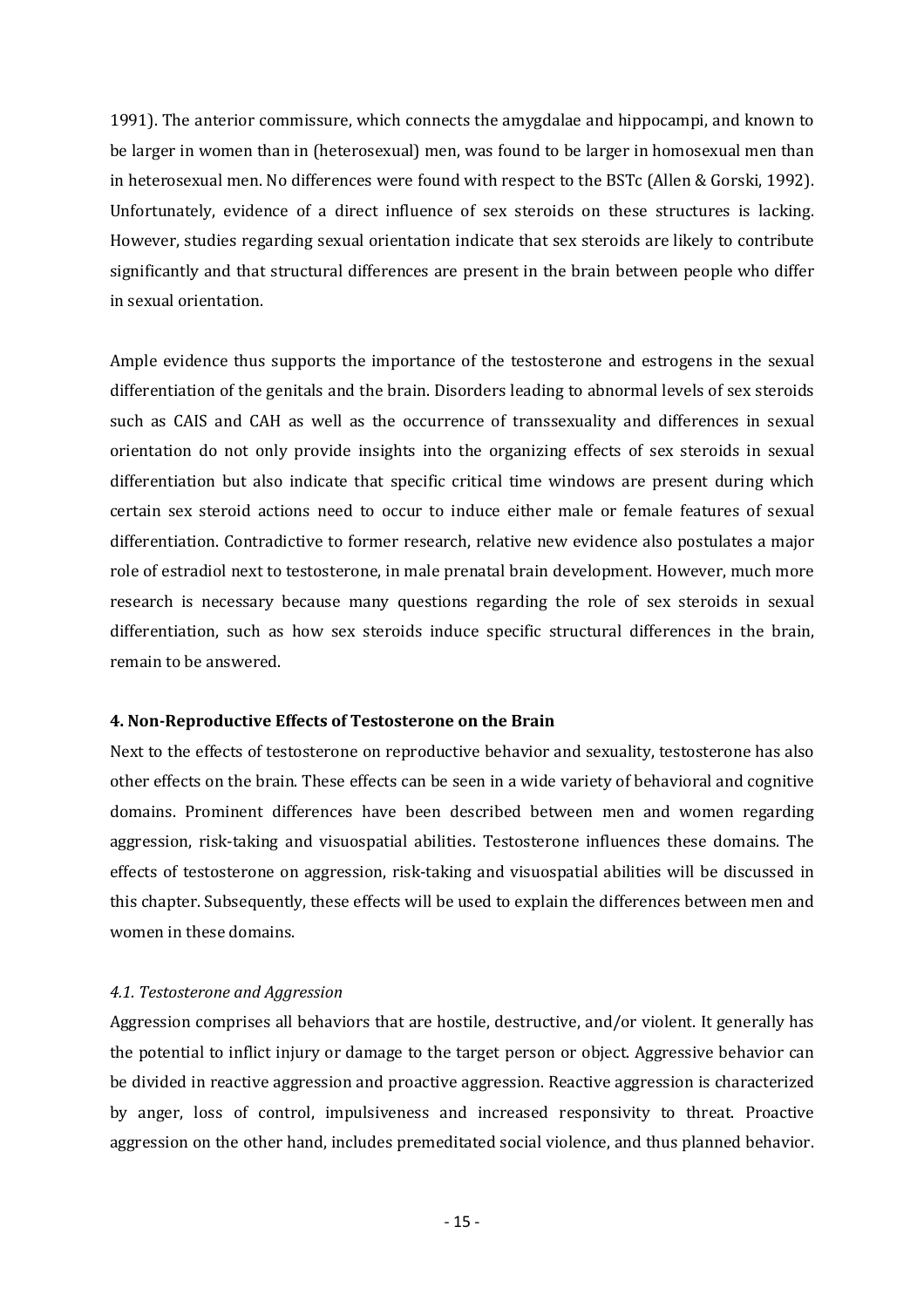Proactive aggression is usually not associated with a response to threat or with frustration (Siever, 2008).

The link between testosterone and aggression has been studied for more than 35 years. Testosterone has been implicated in mainly reactive aggression but also in proactive aggression. Testosterone has been shown to increase various aspects of aggressive and dominant behavior in many reptilian and mammalian species (Archer, 2006). In addition, castration of both animals and humans results in reduced aggression (van Goozen et al., 1995). Research in the field of human social behavior indicates that high testosterone levels are associated with increased anger, aggression, interpersonal and aggressive dominance and criminal violence. The link between aggression and testosterone seems to be more evident in nonhuman animals, which might be explained by the well developed prefrontal cortex in humans, as is discussed later in this paragraph (Mazur & Booth, 1998). Only few studies in humans have found evidence that testosterone within the normal range directly causes aggression (Archer, 2006). It is therefore more accurate to say that testosterone has been associated with aggression. Evidence for the association of testosterone and human aggression comes from various studies including clinical observations, correlation studies, and various administration, behavioral and imaging studies.

Several lines of research address the assumed role of testosterone in aggression. People with the psychiatric condition borderline personality disorder, which includes reactive aggression, have been shown to have high levels of plasma testosterone compared to people without this disorder. In addition also in patients with antisocial personality disorder, characterized by proactive aggression, high levels of testosterone are found (Räsänen et al., 1999). Since aggressive behavior is related to criminal violence, studies regarding aggressive behavior in prisoners have also been conducted. These studies have found that men with higher testosterone levels committed more violent crimes (against persons) than inmates with low testosterone levels. In addition male inmates with higher testosterone levels also violated more rules in prison (Dabbs et al, 1995). Similar associations of testosterone and violent behavior have been found in female prisoners (Dabbs & Hargrove, 1997).

Hormonal administration studies have shed some light on the influences of testosterone on aggression as well. Evidence from several studies showed that when testosterone was administered and testosterone levels increased, increases in anger, aggression and hostility and a decrease in the recognition of threat could be observed (O'Connor et al., 2004; Pope et al., 2000; Su et al., 1993; van Honk & Schutter, 2007). However, it must be noted that except for van Honk & Schutter (2007), these studies administered testosterone doses that lead to supraphysiological plasma levels of testosterone, which makes the biological relevance of this data somewhat questionable.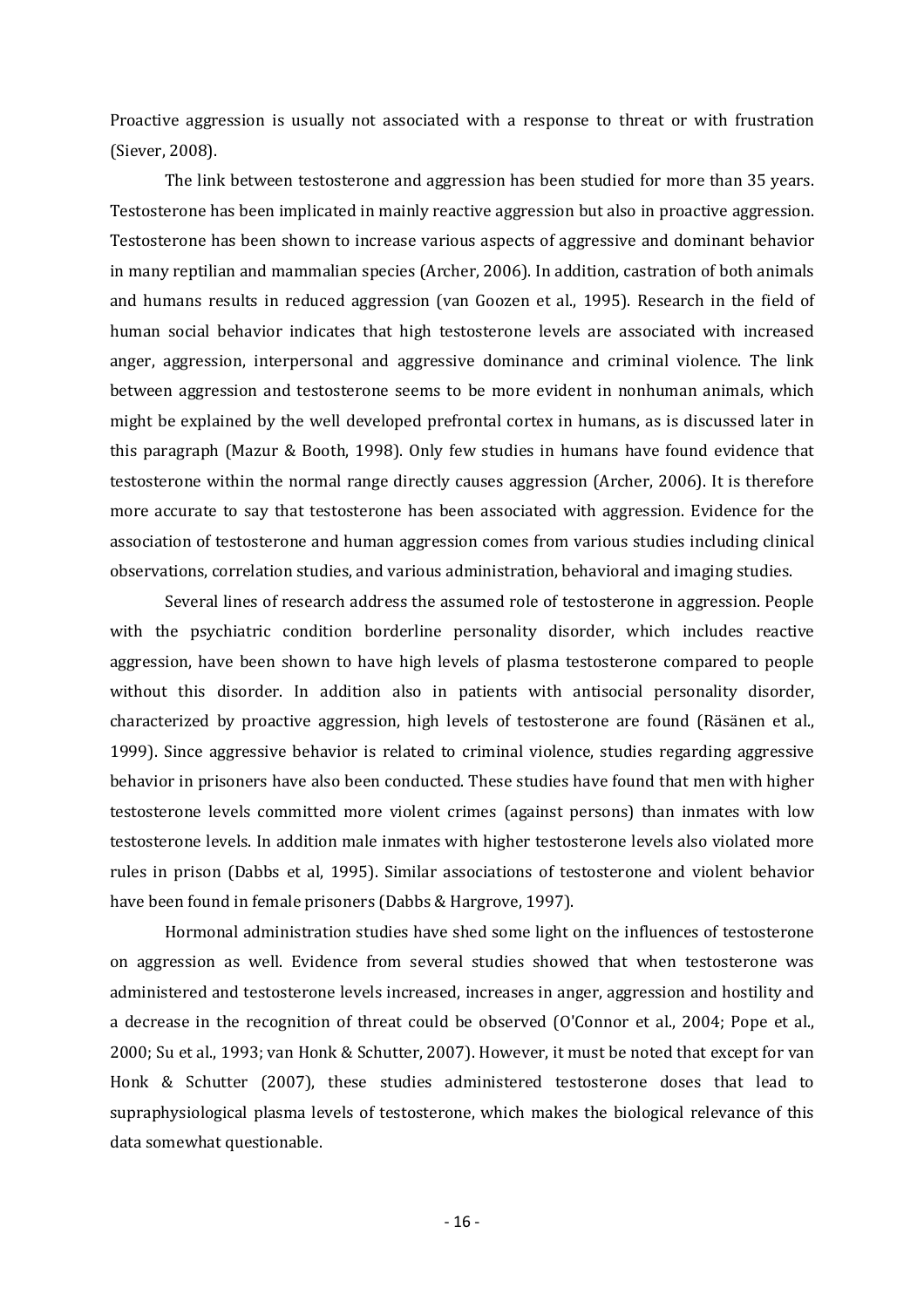Overall though, the present evidence suggests that higher testosterone levels are associated with various aspects of aggressive behavior during adult life. This indicates that testosterone exerts its influence of aggression via activational effects. To date there is little evidence of any prenatal or postnatal effects of testosterone on aggression (Archer, 2006). The exact mechanisms by which testosterone exerts its activational effects on aggression are however subject of discussion. Questions also remain with respect to the relatively weaker link between testosterone and aggression in humans. The relative weaker association between testosterone and aggression in humans might be (partly) explained by the well developed prefrontal cortex (PFC) in humans. The PFC might partly suppress direct hormonal effects on behavior (Curley & Keverne, 2005). One area of the PFC, the orbitofrontal cortex (OFC) is thought to be involved in self-regulation and impulse control. Increased activity of the OFC has been shown to induce low levels of (reactive) aggression, while lesions of this brain region lead to impulsive behavior and hyper-aggression (Blair, 2004). The OFC has direct connections with the amygdala, a limbic structure involved in the processing of biological relevant stimuli. Its main role is thought to promote vigilance and arousal (Davis & Whalen, 2001). High activity of the amygdala has been found in patients with borderline personality disorder (Herpertz et al., 2001). Activity of the amygdala also increases when anger-provoking stimuli are shown (Hermans et al., 2008). Taken together, these results indicate that high activity of the amygdala combined with low activity of the OFC might promote (reactive) aggression.

Testosterone might therefore act on the amygdala and OFC to influence aggressive behavior. Indeed, neuroimaging studies have demonstrated that testosterone administration enhances amygdala activity (Hermans et al., 2008). Moreover, a dense population of neurons containing nuclear androgen receptors was found to be present in the amygdala. These neurons were activated by testosterone (Simerly et al., 1990). Furthermore, androgen receptors are present in the OFC as well (Finley & Kritzer, 1999), and testosterone levels have been found to correlate negatively with activity of the OFC in both men and women (Mehta & Beer, 2010). At last, a fMRI study showed that administration of testosterone decreased the functional coupling between the amygdala and OFC (van Wingen et al., 2009). Taken together, these results indicate that testosterone may reduce the regulatory control of the OFC over the amygdala, resulting in high activity of the amygdala and low activity of the OFC. High levels of testosterone are therefore likely to promote aggression. However, one should keep in mind that testosterone is not thought to be the only substance involved in aggression. Aggression modulating roles have also be proposed for serotonin and cortisol (van Honk et al., 2010).

In addition, recent evidence also suggests a possible role for estrogens, including estradiol in aggression. Some clinical trials involving estrogen treatment have provided insights in the modulating properties of estrogen on aggression in humans. Two studies demonstrated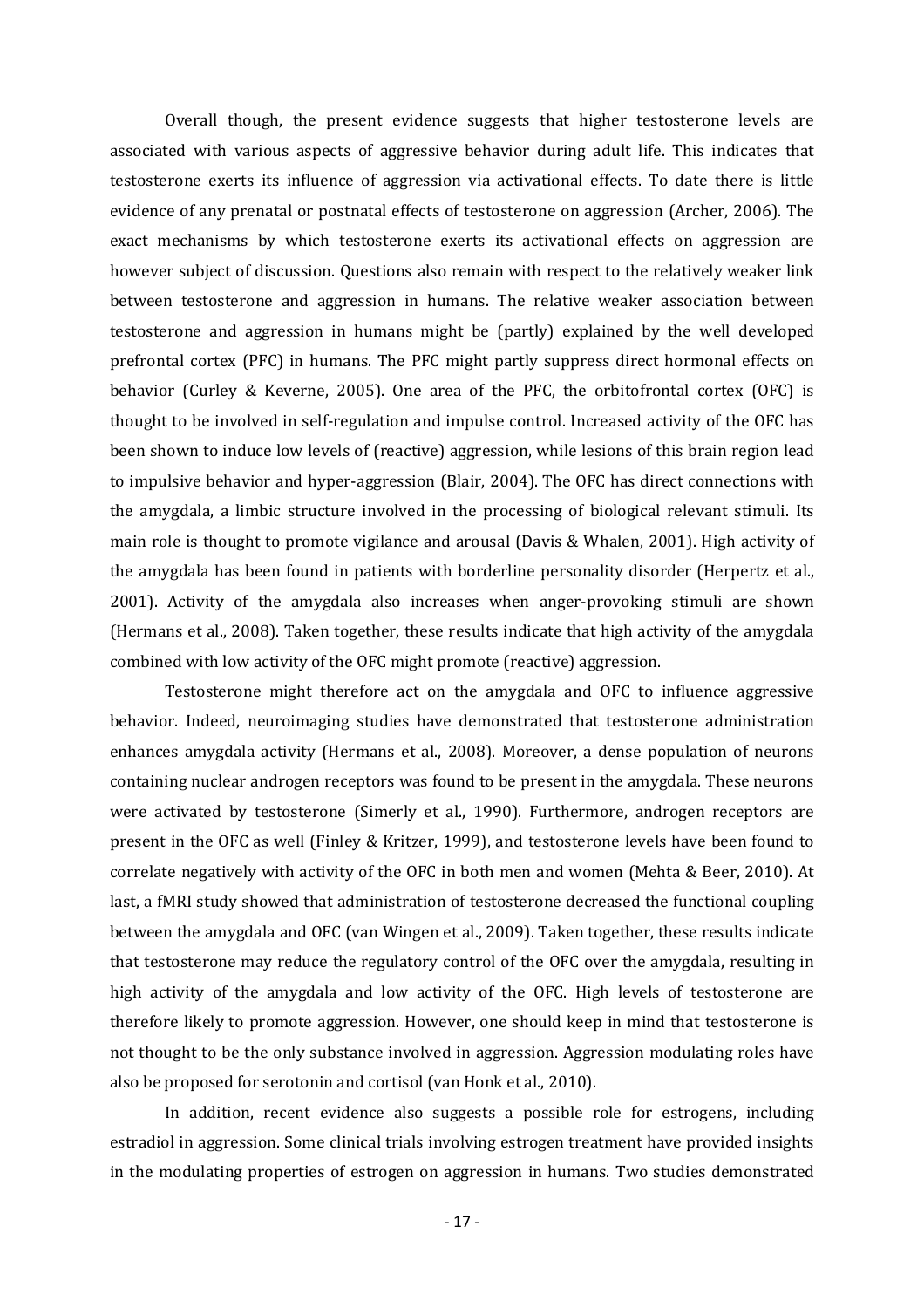that postmenopausal women receiving hormone replacement therapy (HRT) scored lower on hostility scales (a component of aggression), than women who did not use HRT (Steffen et al., 1999; Olson et al., 2004). Some elderly men and women diagnosed with dementia exhibit physical violence and verbal aggression. This behavior was found to correlate negatively with peripheral estradiol and positively with peripheral testosterone (Orengo et al., 2002). Moreover administration of estrogen to these patients resulted in a decrease of aggressive behavior (Kyomen et al., 1999). These studies indicate that estrogens might reduce aggressive behavior. Unfortunately, results from animal research are conflicting, with estrogen increasing aggression in some species, while decreasing aggression in other species (Trainor et al., 2006). Nevertheless, the evidence from human studies indicates that estrogen inhibit aggression. Estrogen receptors have been found on the OFC and amygdala (Martin & Behbehani, 2006), thus estradiol might exerts its effects on aggression via these structures as well.

 Overall, the evidence indicates an aggression inducing effect of testosterone and an aggression inhibiting effect of estrogens in humans. Together the aggression-modulating effects of testosterone and estrogens might help to explain the differences in aggression between men and women. Men are known to show more aggressive behavior and commit more aggressionrelated crimes than women. This might be explained by the fact that men have ten times higher levels of testosterone than women. Testosterone is hypothesized to reduce the functional coupling between the OFC and amygdala, which might lead to reduced control over aggression. Therefore men are thought to show more aggressive behavior. Women on the other hand, have higher levels of estrogens, including estradiol which appears to inhibit aggressive behavior. The lower levels of testosterone and higher levels of estrogens in women, might explain why women show less aggressive behavior than men. The evidence thus clarifies the overall lower levels of aggression in women compared to men. However, the differences in testosterone and estrogen levels and action does not explain why men show relative more physical aggression whereas women show more indirect and verbal aggression. Perhaps this might be explained by other substances in the brain such as cortisol and serotonin or genetics. Nevertheless, much more research to aggression, including the role of the sex steroids, is necessary to understand the exact biological mechanisms of aggression.

# 4.2. Testosterone in Risk-Taking and Trust

Testosterone has also been related to risk-taking, a domain influence by reward sensitivity and fear. When a person's sensitivity for reward is high or fear is low, this may lead to increased risktaking and disadvantageous decision making (van Honk et al., 2004). A clear difference between men and women is present with respect to risk-taking, with men, especially young men, showing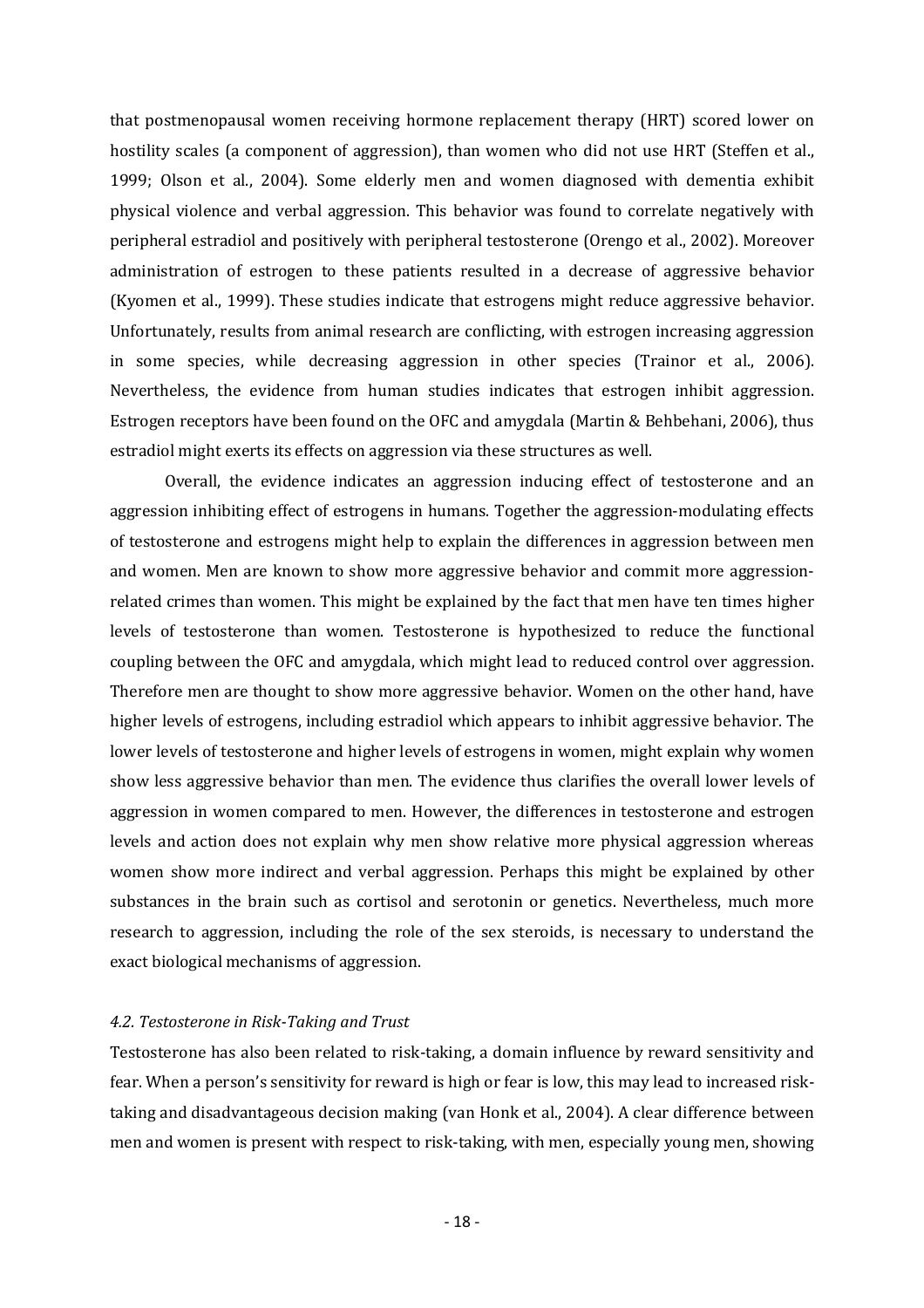increased risk taking compared to women in for example, conflicts, outdoor activities and car driving (Flisher et al., 1996).

An experimental paradigm which assesses the balance between the sensitivity of punishment and reward is the Iowa gambling task. When reward sensitivity is high, disadvantageous decision making on the Iowa gambling task is observed. Van Honk et al. (2004) demonstrated that testosterone affects reward sensitivity by showing that testosterone administration in healthy young women induced an increase in reward sensitivity as reflected by disadvantageous decision making on the Iowa gambling task. Moreover, Stanton et al. (2010), recently showed that also endogenous testosterone was associated with risk-taking on the Iowa gambling task. Both men and women with high levels of testosterone made riskier choices compared to their low-testosterone counterparts of the same sex. Higher levels of testosterone are thus associated with greater risk-taking. In addition, testosterone administration also reduced the fear-potentiated startle in humans (Hermans et al., 2006). These observations are consistent with animal research showing an increase in reward sensitivity and reductions of social punishment and fear after testosterone treatment (Boissy & Bouissou, 1994).

With regard to financial risk taking, important associations with testosterone have been found as well. Coates and Herbert (2008) conducted a real-life experiment with traders on the stock-market during which testosterone levels were measured. They found that high levels of testosterone during the morning were associated with a higher profit that day, as a consequence of increased risk taking, compared to low morning levels of testosterone. Besides this activational effect, prenatal testosterone has also been found to contribute to (financial) risktaking. A measure of prenatal androgen exposure is the digit ratio, with smaller ratios reflecting increased androgen exposure (Manning et al., 1998). Coates et al. (2009) demonstrated that the digit ratio predicted both the profit and loss of trader over a 20-month period as well as the number of years they had survived in the business. Lower digit ratios, reflecting increased prenatal testosterone exposure, were associated with increased risk-taking and higher profits. Hence, it appears that testosterone has both an organizational as well as an activational effect on risk-taking.

Via restraining interpersonal trust, testosterone might ensure social scrutiny for these economic concerns. Indeed testosterone administration has been shown to decrease interpersonal trust in humans, specifically in those who are highly trusting (Bos et al., 2010). This decrease in trust is therefore adaptive and might decrease trust to a more advantageous level for rational decision making which is necessary for successful trading on the stock market. At present, there is no evidence of a direct effect of estradiol on trust and risk taking in (healthy) humans (Zethraeus et al., 2009). Little knowledge is present to date about the neurobiological mechanisms whereby testosterone acts on interpersonal trust and risk-taking. Similar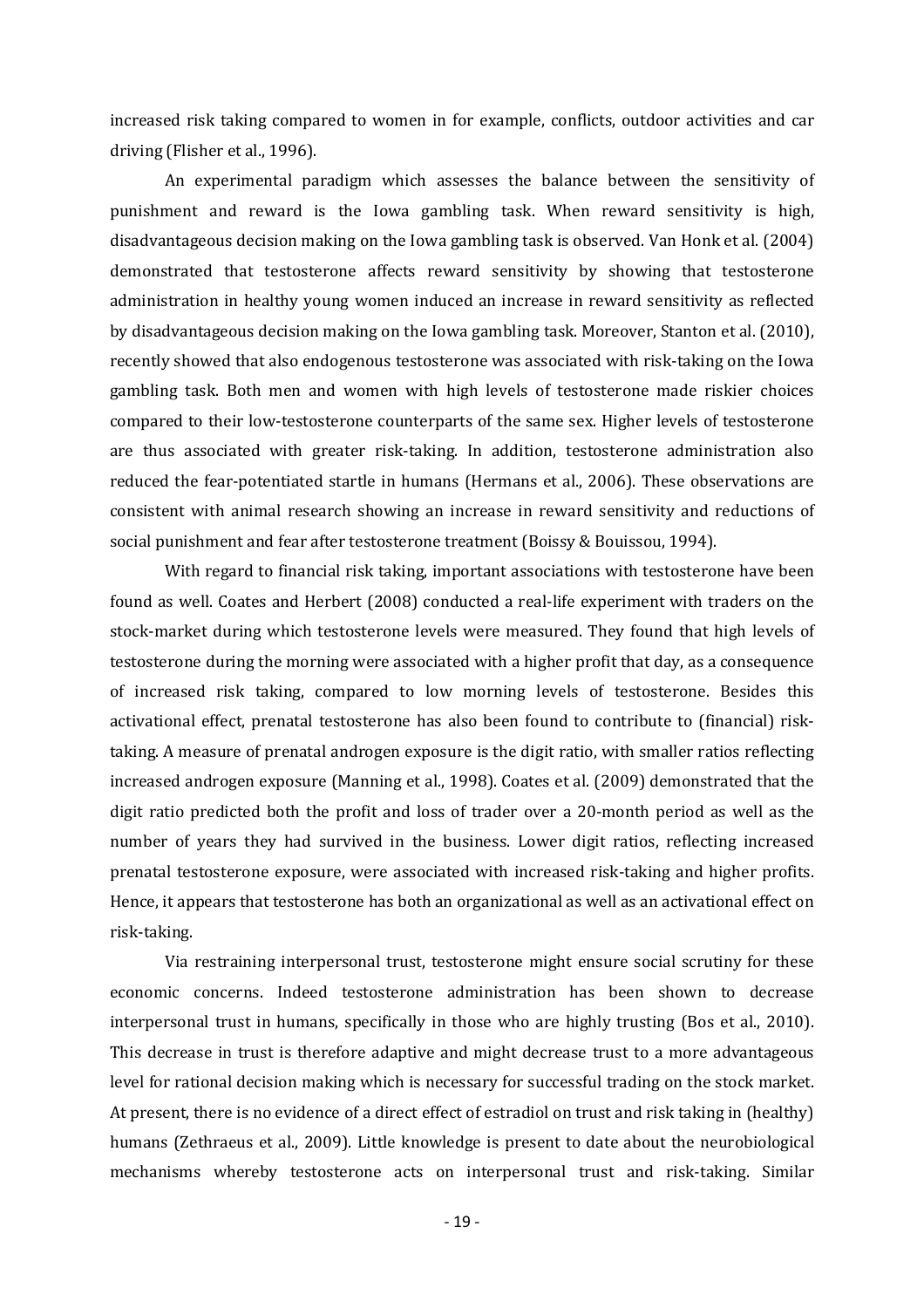mechanisms to aggression though, are thought to be involved. With regard to risk-taking and trust, testosterone is thought to decrease the control of the OFC over the amygdala as well, because administration of testosterone decreased the connectivity between the OFC and amygdala in response to threat (van Wingen et al., 2009). This shift toward the evolutionary older brain regions might put the brain in a defensive or vigilant mode, whereby interpersonal trust is down-regulated and risk-taking is increased. This vigilant state might be necessary for success in competition, including success in competition of traders on the stock market. However it might be necessary to reevaluate the exact relationship between testosterone and risk-taking in humans because success on the stock market cannot be established by unlimited risk-taking since it requires a balance between financial threat and reward (Bos et al., 2010).

 Taking together the evidence indicates that high levels of testosterone increase risktaking and reduce interpersonal trust in humans. The higher levels of testosterone in men, might provide an explanation for the increased risk-taking in (young) men compared to women. However, the exact relation between testosterone, risk-taking and trust remains to be defined.

#### 4.3. Testosterone and Visuospatial Abilities

Another prominent difference between men and women which has been linked to testosterone function is visuospatial performance. Compelling evidence from many studies demonstrates that men outperform women on visuospatial tasks (Thilers et al., 2006). Sex differences regarding visuospatial abilities have been found on cognitive tasks involving spatial processing such as mental rotation, spatial navigation and spatial memory and sensorimotor tasks such as targeting (Aleman et al., 2004; Hines et al., 2003). One of the most used tasks to assess visuospatial abilities is the Vandenberg and Kuse mental rotation test (MRT) (Vandenberg & Kuse, 1978). For mental rotation the active manipulation of objects in mind is required which is based on visuospatial memory functions.

 Though contradicting results have been found as well, evidence from many studies demonstrates an association between testosterone and performance on visuospatial tasks. As men get older both testosterone levels and cognitive performance, including mental rotation, decline (Janowsky, 2006). This observation indicates a possible relation between testosterone and visuospatial performance. Indeed, linear relationships between testosterone and visuospatial performance have been found in older men, who performed better when testosterone levels were higher (Thilers et al., 2006). Further support comes from testosterone and anti-testosterone supplementation studies in older men and male-to-female transsexuals, respectively. These studies demonstrated that increasing the low levels of circulating testosterone in older men improved their performance on spatial tasks (e.g. Cherrier et al., 2001), whereas anti-androgen treatment in male-to-female transsexuals resulted in a significant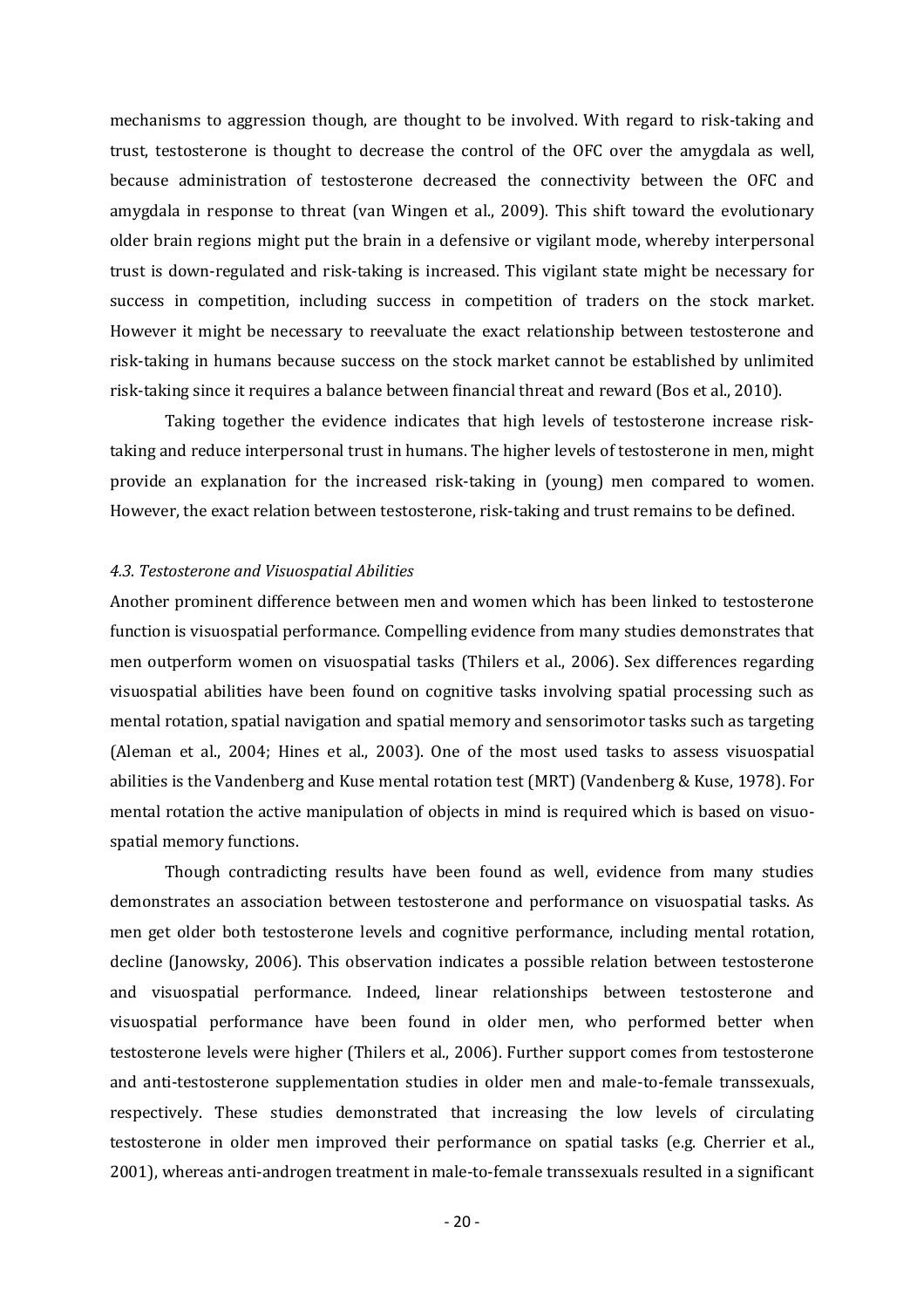decrease in performance (Slabbekoorn et al., 1999). Moreover, a single testosterone administration in women improved performance on the MRT as well (Aleman et al., 2004) and an increase in performance on the MRT was also found in female-to-male transsexuals receiving androgens (Slabbekoorn et al., 1999). However, in some studies with younger men the relation between endogenous testosterone and visuospatial abilities was absent or even negative (e.g. Martin et al., 2008). This might be explained though by the presence of a curvilinear relationship, with very high testosterone levels leading to stagnation of performance or a lower performance (Muller et al., 2005). The lower visuospatial performance, as a result of the low testosterone levels in women and older men, might however be open for improvement by increasing the testosterone levels.

 The discussed evidence thus provides evidence for an important activational role of testosterone in visuospatial abilities. However, some other studies indicate possible prenatal effects of testosterone on visuospatial performance, suggesting a possible organizational role of testosterone as well. With regard to this prenatal influence of testosterone though, the picture is less clear. Hines et al. (2003) found no advantage on mental rotation in CAH girls, but did find a targeting advantage. Another study did however report a significant association between the digit ratio and mental rotation, with lower ratios (which reflect higher androgen exposure) resulting in better performance on mental rotation in men (Manning & Taylor, 2001). Similar associations between testosterone and visuospatial performance were found by some other studies (e.g. Falter et al., 2006). Although more research is necessary, the current evidence seems to indicate both an organizational and an activational role of testosterone in the development of visuospatial abilities.

 A brain structure found to be important in both humans and animals in visuospatial tasks, specifically spatial navigation and memory, is the hippocampus (Geinisman et al., 1995). Patients with lesions of the hippocampus have been shown to suffer from deficits in these domains. Androgen receptors and androgen receptor mRNA are highly expressed in this brain area (Beyenburg et al., 2000). Testosterone might therefore act on the androgen receptors in the hippocampus to affect spatial abilities. In addition, several cortical areas, including the parietal cortex, have also been implicated in visuospatial abilities as determined by fMRI research (Kucian et al., 2007). More research is necessary to define the exact influences of testosterone on the hippocampus and cerebral cortex and the consequential effects on visuospatial abilities.

 In addition, some research also indicates a possible influence of estradiol on the performance of the mental rotation task and thus visuospatial abilities. Hausmann et al. (2000) showed that women at the low estrogen phase outperformed women at the high estrogen phase in the menstrual cycle. Moreover estradiol levels were found to correlate positively with the reaction time on the mental rotation task, suggestive that estradiol might decrease the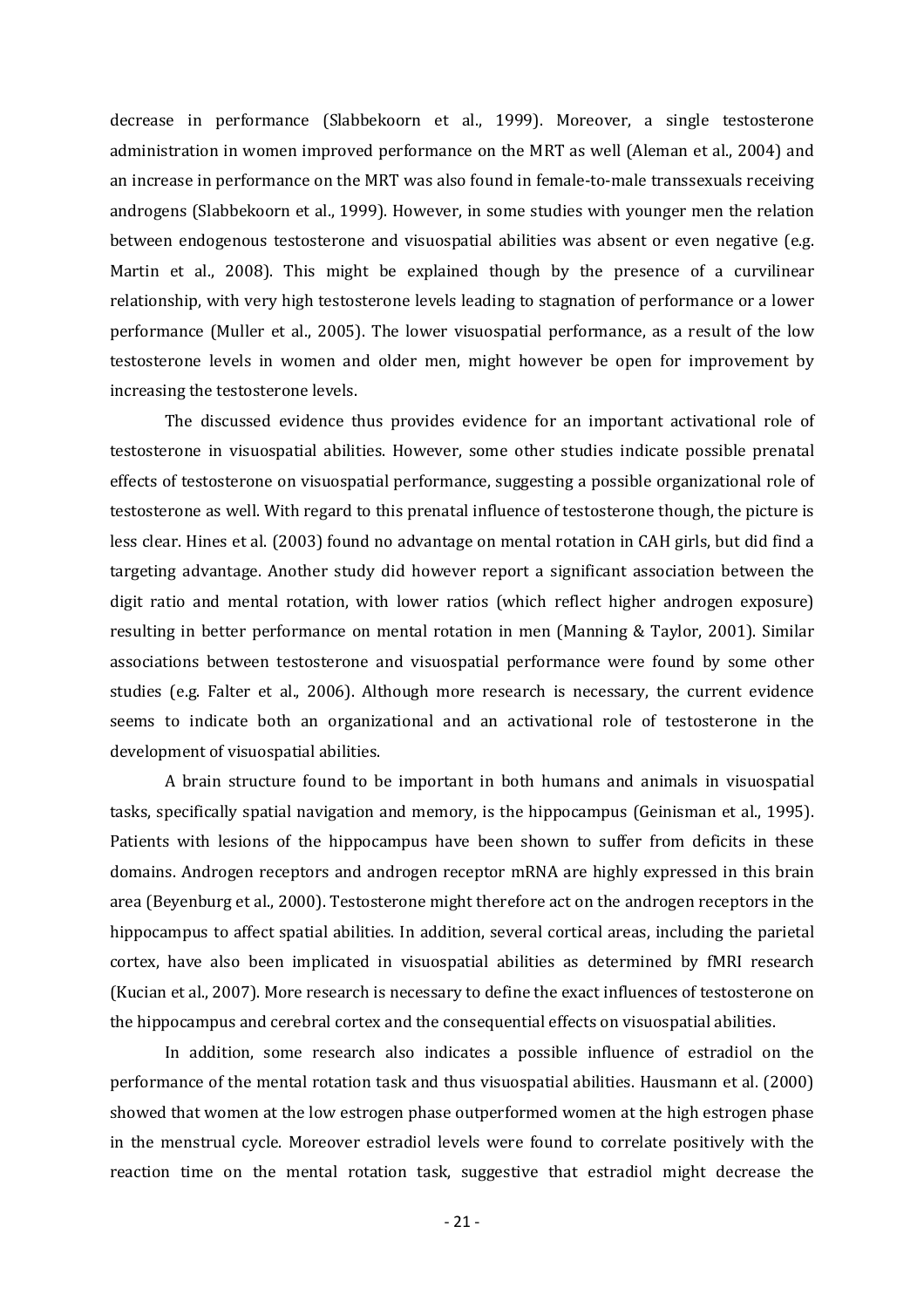performance of the mental rotation task by influencing the perception of the rotation process (Kozaki & Yasukouchi, 2008). Since estrogen receptors have been found in the hippocampus and the frontal cortex, estradiol might exert its influences on visuospatial abilities via these structures as well (Martin & Behbehani, 2006).

 To summarize, most evidence suggests that testosterone enhances visuospatial performance. In addition, there are also a few indications that estradiol might reduce visuospatial performance. Taken together, this evidence might provide an explanation for the enhanced visuospatial abilities of men compared to women. The higher levels of testosterone in men likely increase the performance on visuospatial tasks, whereas in women the higher estradiol levels might reduce visuospatial abilities. However, more research is necessary to provide insights into the mechanisms whereby testosterone and also estradiol exert their influence on visuospatial abilities.

Ample evidence thus supports the importance of testosterone in non-reproductive behaviors and cognitive functions such as aggression, risk-taking and visuospatial abilities. Evidence from correlation, administration and clinical studies has provided insights into the effects of testosterone on these functions and in the related differences between men and women. However, the exact mechanisms by which testosterone exerts its effects on aggression, risktaking and visuospatial performance are only partly determined. Moreover, testosterone is likely to be not the only factor involved and higher levels of testosterone do not necessarily have to account for all the differences between men and women. Future research should address the exact neurobiological mechanisms and interactions by which testosterone exerts its effects on the described domains.

#### 5. Non-Reproductive Effects of Estrogens on the Brain

Just as testosterone, estrogens have also non-reproductive effects on brain function. This chapter will focus on the effects of estrogens on memory. Prominent differences are present between men and women regarding verbal episodic memory and estrogens are thought to play an important role in it. Most of the described research focuses on the effects of estradiol.

# 5.1. Estrogens in Verbal Episodic Memory

The first indications for the effects of estrogens, in particular estradiol on memory were provided by observations of decreases in memory function in women after the menopause, when estradiol levels were reduced. Several studies reported correlations between estradiol levels and memory function, with lower estradiol levels predicting lower memory function (e.g. Wolf & Kirschbaum, 2002). Estradiol has been specifically implicated in verbal episodic memory.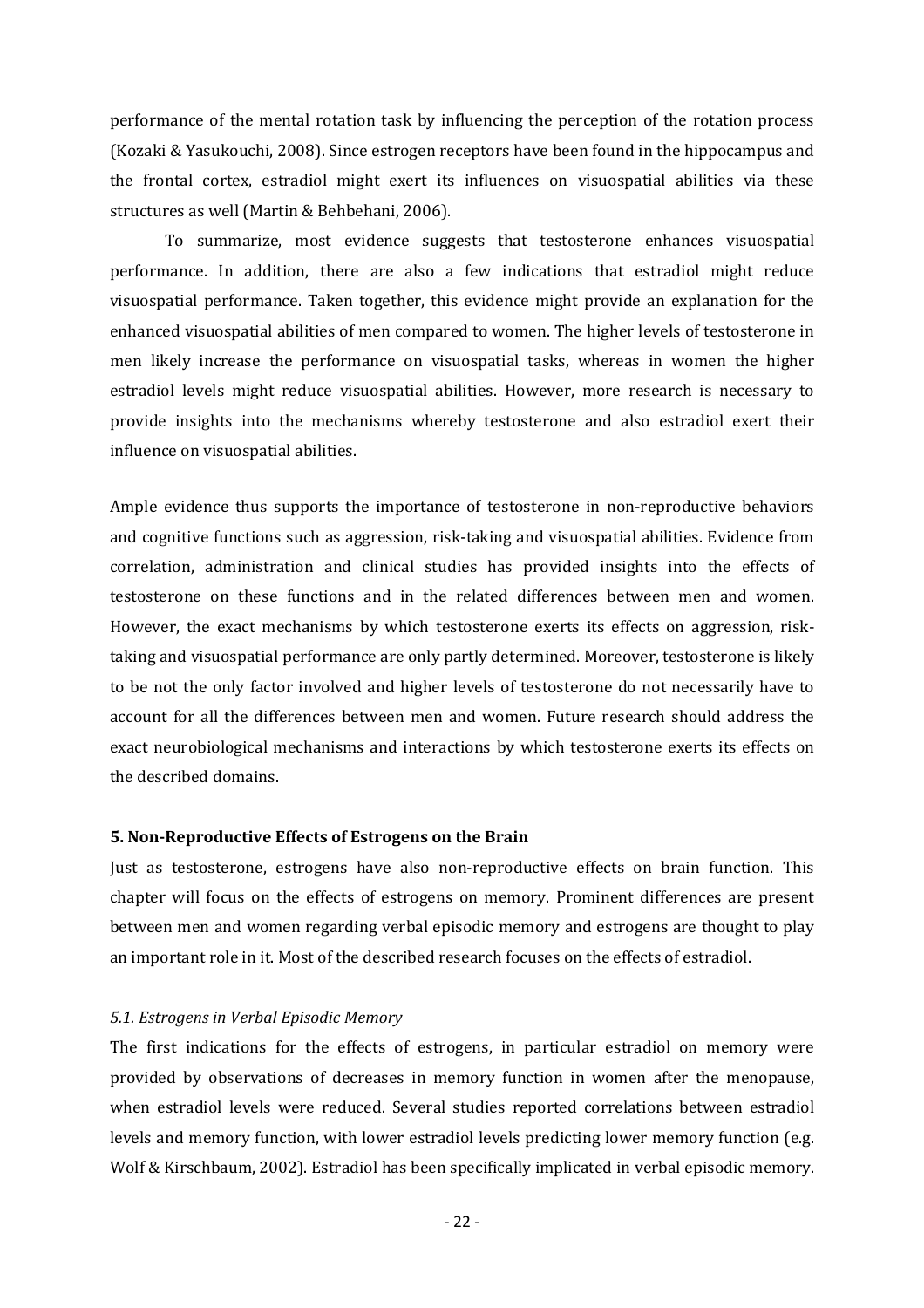Episodic memory is defined as the memory of autobiographical events, that is times, places and other contextual knowledge that can be explicitly stated. The part of episodic memory which involves information that can be verbally encoded and retrieved is called verbal memory. Paradigms to assess verbal episodic memory include paired associate learning and word-list learning tasks (Tulving, 1984). Wolf and Kirschbaum (2002) measured endogenous sex steroid levels and verbal memory (as assessed by paired associated learning) in elderly women and found a positive correlation between estradiol and verbal memory. Other studies found that high estradiol levels were associated with better delayed verbal memory and retrieval efficiency (Drake et al., 2000). Hogervorst and colleagues (2004) reported a positive correlation between plasma estradiol levels and verbal list recall in elderly women. Associations between estradiol and verbal memory were also found over the different stages of the menstrual cycle in younger women. Verbal memory was found to be better during the late follicular phase when estradiol levels are higher compared to the late luteal phase (Protopopescu et al., 2008).

Research regarding the potential benefit of estrogen treatment on episodic verbal memory function however has provided inconsistent results. Clinical results come from research to the effects of HRT on memory function in postmenopausal women and to the effects of estrogen treatment on episodic memory function in Alzheimer's disease. Some epidemiological studies in postmenopausal women have found that women on HRT perform better on several cognitive domains (including memory) than postmenopausal women without HRT (Hogervorst et al., 2000). Various placebo controlled studies testing the effects of estrogen treatment on verbal memory reported effects (e.g. Wolf et al., 1999), whereas others found no improvement. Results from a beneficial study by Yaffe et al. (2000) indicated that higher levels of free estradiol were associated with a lower risk of cognitive decline, including episodic verbal memory impairment. In addition, HRT appears to decrease the risk for dementia in postmenopausal women, thought results are inconsistent (Hogervorst et al., 2000). An explanation for the inconsistent results might be that HRT differs between studies. Some types of HRT do not contain estradiol, but synthetic estrogens instead, which might not be able to affect memory (Brinton et al., 1997). In line with this assumption are the results of a clinical trial in which midlife women with surgically induced menopause were included. This study reported a significant increase in verbal memory as a consequence of treatment with intramuscular estradiol (Maki et al., 2007). Since verbal episodic memory is affected in Alzheimer's disease, studies have also assessed the effects of estrogen treatment in these patients. Results of these studies are comparable with the effects of HRT in (post)menopausal women. Some studies report increases in episodic verbal memory performance or a protective effect of estrogen treatment on the risk of developing Alzheimer's disease later in life, whereas others did not report such effects (for a review, see Henderson, 2009).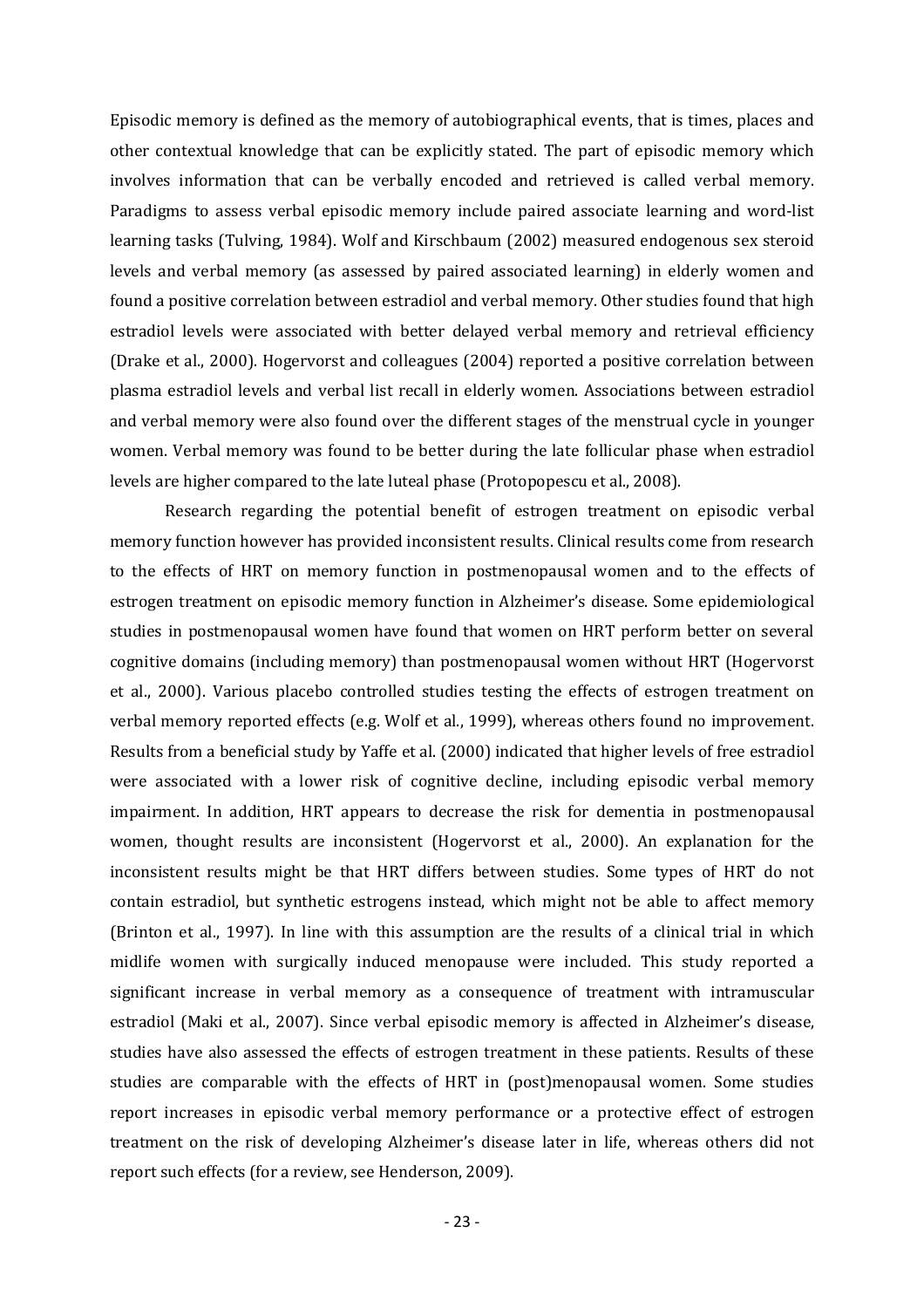The hippocampus and surrounding medial temporal lobe have been shown to be essential for episodic memory encoding. The first indications came from the observation of severely impaired long-term episodic memory after bilateral surgical removal of the hippocampus and surrounding areas, while other forms of memory remained relatively intact (Corking, 1984). Alzheimer's disease is characterized by atrophy which affects the hippocampus as well as cerebral regions. Atrophy of the hippocampus, most severely the CA1 region, and the surrounding medial temporal cortex plus prefrontal regions is thought to induce deficits in episodic memory in these patients. Estradiol likely exerts its influence on episodic memory via the CA1 region of the hippocampus. Estrogen receptors are profoundly present in this region and animal research has demonstrated that estradiol (together with progesterone) increases the numbers of dendritic spines on pyramidal neurons, leading to the formation of excitatory synapses (Woolley & McEwen, 1993). In addition, estradiol promotes survival of new neurons and enhances longterm potentiation in the hippocampus, a process thought to be necessary for the encoding of episodic memories (Foy et al., 2000).

Imaging studies can be used to investigate the possible beneficial effects of estrogens on hippocampal and cerebral activity. Two position emission tomography (PET) studies showed that estrogen therapy increased the activity of the hippocampus and regions of the prefrontal cortex during the retrieval stage which led to improvement of episodic memory (Resnick et al., 1998; Maki & Resnick, 2002). A fMRI study demonstrated that estrogen increased the activity of the right hippocampus during verbal retrieval (Gleason et al., 2006). The difference of the results between the PET and fMRI study might be explained by the lower sensitivity of fMRI versus PET. PET studies during resting state in Alzheimer's disease provide additional information. One study showed that women receiving estrogen therapy showed increases in metabolism in the lateral temporal regions, whereas in women without estrogen therapy no changes were observed (Rasgon et al., 2001). Another PET study showed that women who did not receive estrogen therapy had increased activity of the frontal and temporal regions compared to women with Alzheimer's diseases, whereas women with estrogen therapy showed the highest activity of the three groups in frontal and temporal regions (Eberling et al., 2000). In a study by Eberling et al. (2004) it was shown that estrogen users had increased metabolism in the frontal and temporal compared to nonusers. Together these PET studies show that estrogen might help to preserve brain function in the areas important for verbal episodic memory, which are affected by Alzheimer's disease.

Various studies have also assessed a possible influence of testosterone on verbal memory in men and women. Diverse outcomes have been reported, with some studies reporting positive and others finding negative associations. Absence of a link between testosterone and verbal episodic memory has also frequently been reported (for a review see Nelson et al., 2008).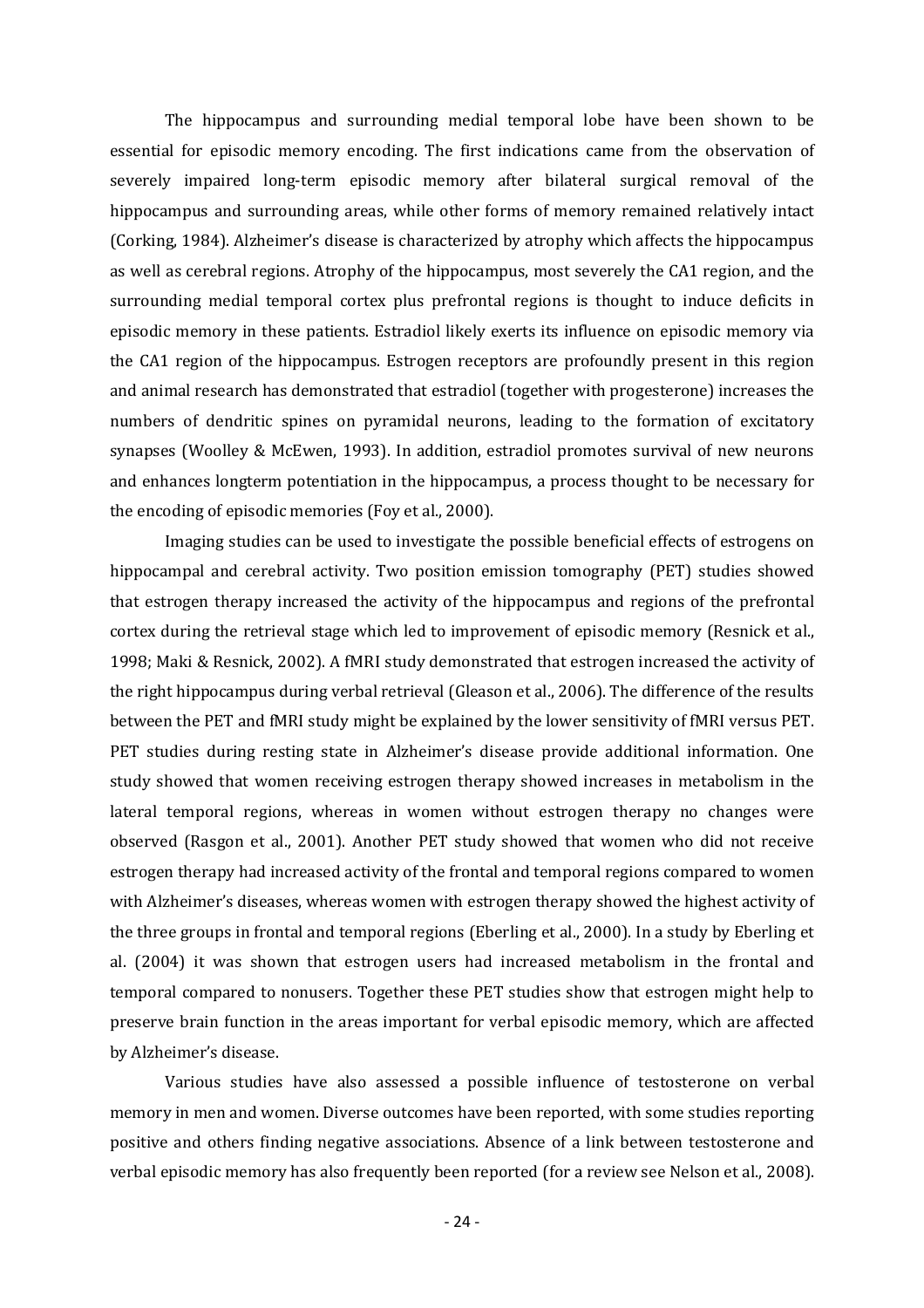The relation between testosterone and verbal episodic memory therefore remains inconclusive. Overall, whit respect to estrogens, the results indicate that estrogens, specifically estradiol, have a positive activational effect on verbal episodic memory, and most likely act via the hippocampus as well as frontal and temporal regions.

With respect to verbal episodic memory differences are present between men and women, with women having a better verbal episodic memory. The higher estrogen levels in women might partly explain why women have a better episodic verbal memory than men. In addition, the hippocampus is larger and contains more estrogen receptors in females which might lead to an increased sensitivity for estrogens in females compared to males (Mitterling et al., 2010). Combined, these results provide an explanation for the better verbal episodic memory in women. Moreover, most studies also show that women have an increased risk of Alzheimer's disease, in which verbal episodic memory is severely affected (Letenneur et al., 2000). Since estrogen levels are relatively high and the sensitivity for estrogens appears to be larger in women, women might be more dependent on the estrogens for episodic verbal memory function. After menopause, the large decrease in estrogen levels might lead to a large reduction in the number of excitatory synapses, a reduction in the number of neurons and a reduction of longterm potentiation in the hippocampus. This may eventually result in memory loss and in addition, it might make women more prone to Alzheimer's disease then men, in which sex steroid levels decrease gradually. However, it must be noted that this hypothesis is highly speculative. In addition, the assumptions made regarding estrogen and verbal episodic memory, have to interpreted with caution because most results come from studies which have been performed in postmenopausal women while evidence in younger women and men is lacking.

To summarize, estrogens, specifically estradiol, have been shown to have an important modifying function in verbal episodic memory. Evidence from various studies has provided insights into the mechanisms by which estrogens affect this function of the brain and into the related differences between men and women. However, many of the exact mechanisms by which estrogens exert their effects remain to be determined. Future research should focus on the exact neurobiological mechanisms by which estrogens influence verbal episodic memory. In addition, a distinction should be made between endogenous estrogens and synthetic estrogens, since they appear to have different effects.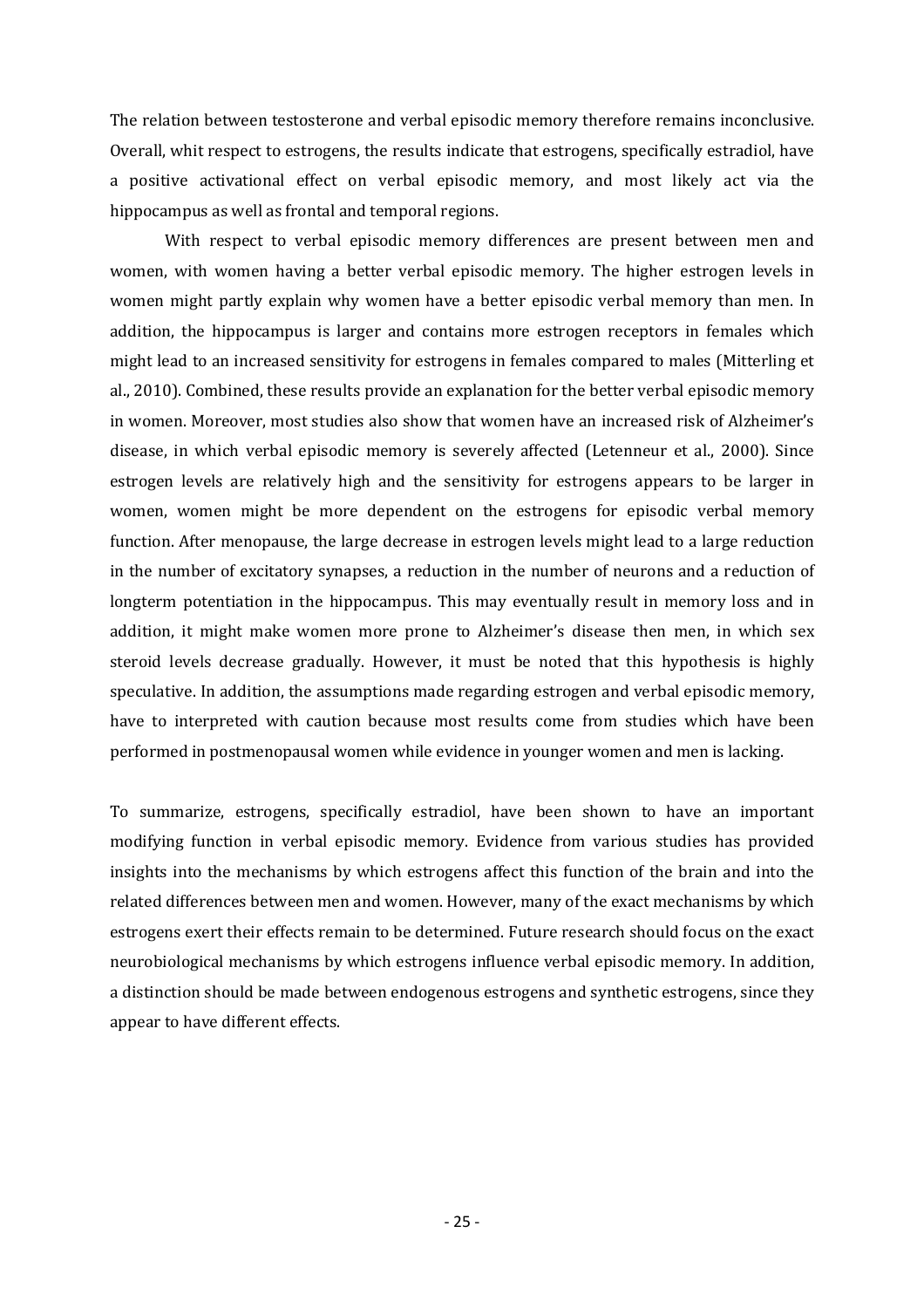# 6. General Discussion

The literature reviewed in this thesis shows that estrogens and testosterone have important influences on human sexual differentiation. Not only are these sex steroids essential for the sexual differentiation of the reproductive system, they also have important effects on the sexual differentiation of the brain. The influences of estrogens and testosterone on sexual brain differentiation are reflected by differences between men and women in several neurobiological, behavioral and cognitive domains. Organizational effects of testosterone and estrogens, taking place during the prenatal and neonatal period are thought to result in permanent structural brain changes and are likely to be essential for some core aspects of male and female differentiation, i.e. gender identity, sexual orientation and sexual behavior. Distortion of the interaction between sex steroids and the brain during critical time periods in early life is considered to permanently affect later behavior. Evidence for these assumptions is provided by animal studies and by disorders of sex steroids such as CAH and CAIS, which lead to aberrant (later) behavior. In addition, transsexualitity is also thought to result from distortion of sex steroid action during the prenatal period. However, many questions remain regarding the exact mechanisms by which testosterone and estrogens exert their effects on the brain.

 Several sex differences in behavior and cognition have specifically been attributed to the higher testosterone levels in men compared to women. In this thesis the influence of testosterone on aggression, risk-taking and visuospatial abilities was discussed. Levels of aggression and risk-taking are higher in men and visuospatial performance is higher in men compared to women as well. Testosterone has been repeatedly demonstrated to influence these domains, mainly via activational effects. Risk-taking and aggression are thought to be mediated via the influence of testosterone on the OFC and amygdala, whereas visuospatial abilities are considered to be affected by testosterone action on the hippocampus and frontal cortex. Though higher levels of testosterone in men likely explain the sex differences in these functions, the exact mechanisms by which testosterone influences these functions are not completely clear. Furthermore, sex steroid levels in blood do not necessarily reflect the levels of sex steroids in the brain. The enzyme aromatase is present in the brain and might locally convert testosterone to estradiol. It could thus be the case that some of the effects assumed to be mediated by testosterone are in fact mediated by the action of estradiol (Bakker & Brock, 2010). Further research is necessary to provide more clarity about the exact mechanisms of testosterone action in the brain.

 Estrogens have been implicated in several sex differences in cognition and brain function as well. The majority of studies have focused on the activational effects of estradiol, which is thought to be the most important estrogen. In this thesis the effects of estrogens on verbal episodic memory were discussed. Higher estrogen levels in women compared to men are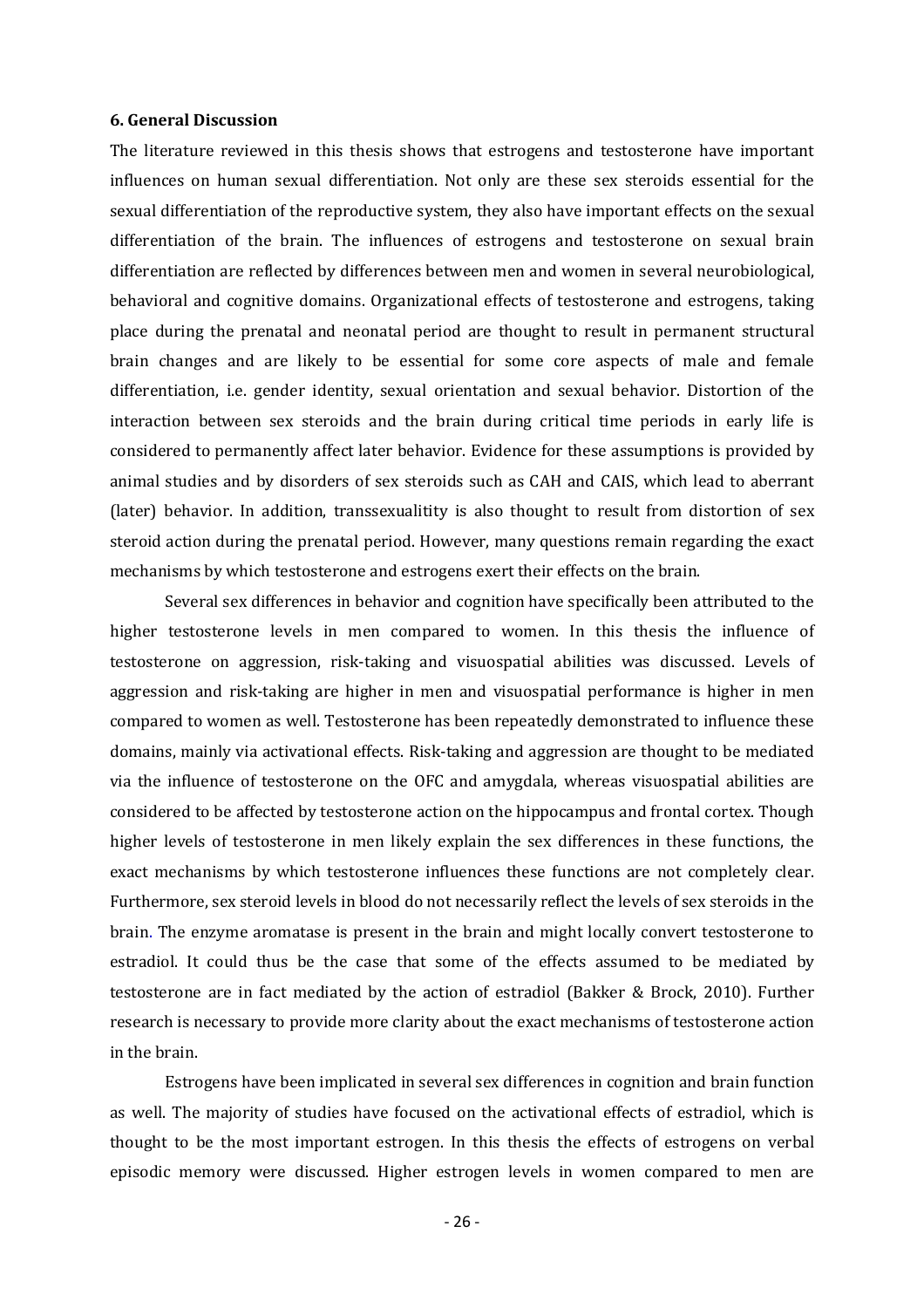assumed to contribute significantly to sex differences in verbal episodic memory, with women outperforming men. The higher levels of estrogens in women are hypothesized to account for the improved performance in women by acting on the hippocampus. The use of different types of estrogens, i.e., synthetic estrogens and (endogenous) estradiol, in studies might possibly provide an explanation for the inconsistent results. Future research is necessary to determine the exact neurobiological mechanisms of estrogen action and should distinguish between the different types of estrogens.

 Research to the influences on sex steroids on the brain in humans is however limited. Evidence in humans mainly comes from clinical observations (i.e., "experiments of nature") and administration studies. In these studies the brain is exposed to a combination of both androgens and estrogens, which makes it difficult to determine the exact individual contribution of a particular sex steroid. In addition, sex steroids can also be locally converted in the brain into other sex steroids, which makes the situation even more complex (Bakker et al., 2006). Furthermore, testosterone and estrogens are not the only factors involved. Various neurotransmitters and genetic influences, which have not been discussed in this thesis, are likely to affect the described functions as well (Arnold et al., 2004). For example, serotonin and cortisol have been implicated in aggressive behavior, next to testosterone (Van Honk et al., 2010). Similarly, additional factors are thought to be involved in the other described brain functions (Arnold et al., 2004).

 Research to the influences of sex steroids on the human brain, will also in the future be largely restricted to "experiments of nature" and administration studies because of ethical reasons. Animal experiments might provide additional insights, yet it is difficult to determine to which extend these findings can be applied to humans, especially with regard to advanced cognitive functions. However, a possible option for future research is to determine the effects of sex steroids on the brain in patients who receive hormonal treatment. One patient group in which the effects of sex steroids can be investigated are women with polycystic ovary syndrome (PCOS). PCOS is a prevalent endocrine disorder associated with chronic hypersecretion of androgens (Legro, 2003). Symptoms include polycystic ovaries, oligomenorrhea and acne. Women with PCOS show a decreased performance on certain female favoring tasks, such as verbal episodic memory and an increased performance on certain male favoring tasks, including block tapping, compared to healthy female controls (Schattmann & Sherwin, 2007). These differences are thought to result from the increased testosterone levels. Women with PCOS commonly undergo anti-androgenic treatment. To learn more about the (absence of the) influence of androgens on cognition and to validate the previous hypothesis, the effects of antiandrogenic treatment on behavior and cognition in women with PCOS can be determined.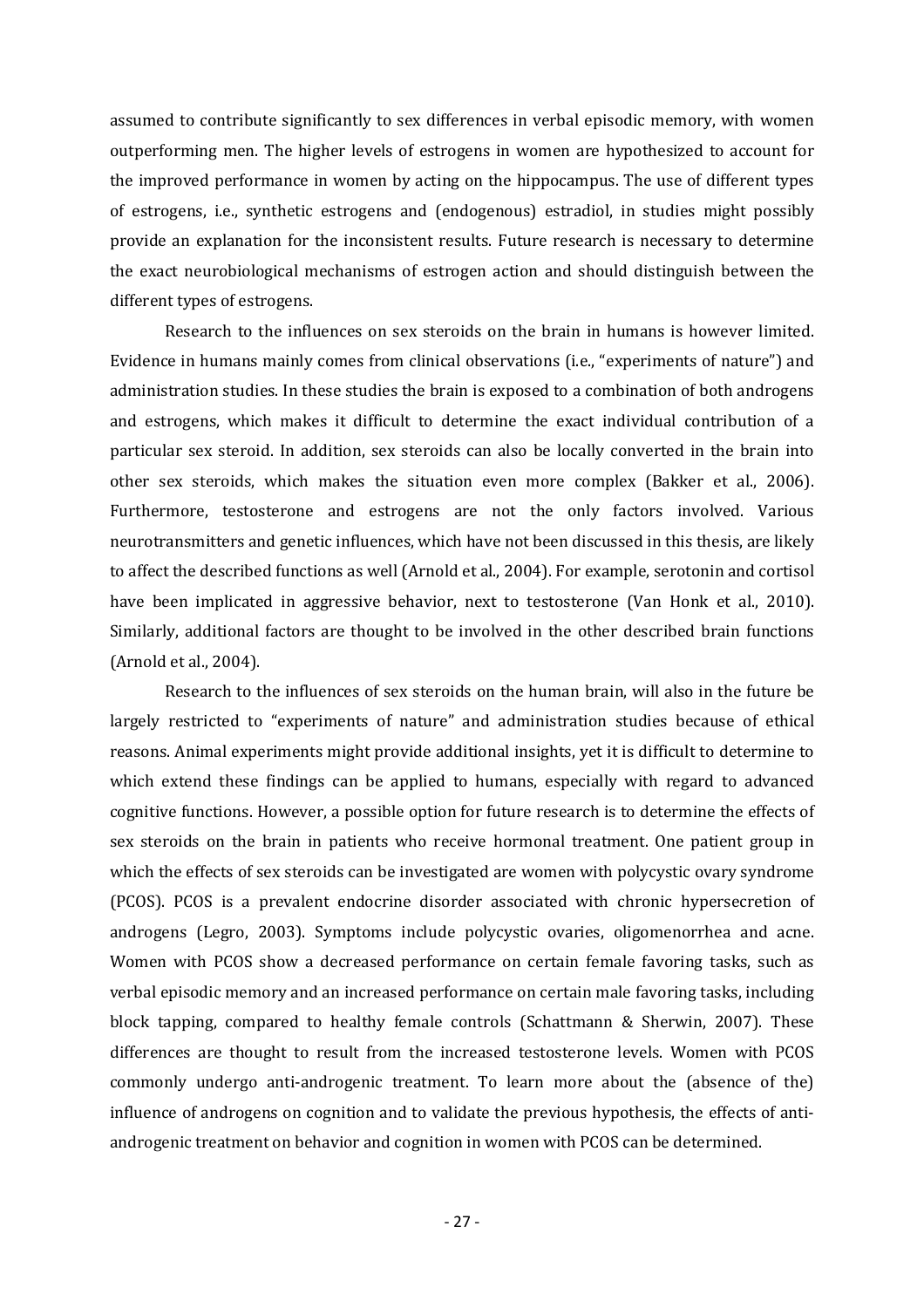Further insights might be provided by investigating the effects of sex steroids in transsexuals undergoing cross-sex steroid treatment (Sommer et al., 2008). These transsexuals will undergo a blockade of their endogenous gonadal sex hormone production and will receive either estrogen treatment (male-to-female transsexuals) or androgen treatment plus an aromatase inhibitor (female-to-male transsexuals). Subsequently the individual activational effects of androgens and estrogens on cognition and brain activity can be determined.

 The exact effects of the above described hormone treatment in PCOS and transsexuals can be investigated by administering tasks which assess behavior and cognition before and after treatment. At the same time the effects of sex steroids on brain activity can be determined when participants perform the behavioral and cognitive tasks while laying in the MRI-scanner. To assess the influences of sex steroids on aggression and risk-taking, aggression questionnaires, and the Iowa gambling task can be administered. To assess visuospatial performance and verbal episodic memory, the mental rotation task and paired associate learning or word-list learning tasks respectively, can be used. Based on the findings described in this thesis, testosterone administration in transsexuals (in combination with a blockade of estrogen) is expected to induce increases in aggression, risk-taking and visuospatial performance, whereas antiandrogenic treatment in women with PCOS will lead to the opposite effects. Estrogen treatment in male-to-female transsexuals (in combination with a blockade of androgens), is hypothesized to result in better verbal episodic memory. The fMRI results might in addition provide more clarity on the brain areas involved.

The above described studies will likely add to the current knowledge of the influences of sex steroids on the brain. However, many of the exact neurobiological mechanisms by which sex steroids influence brain functions, including interactions with other chemicals in the brain, still need to be determined.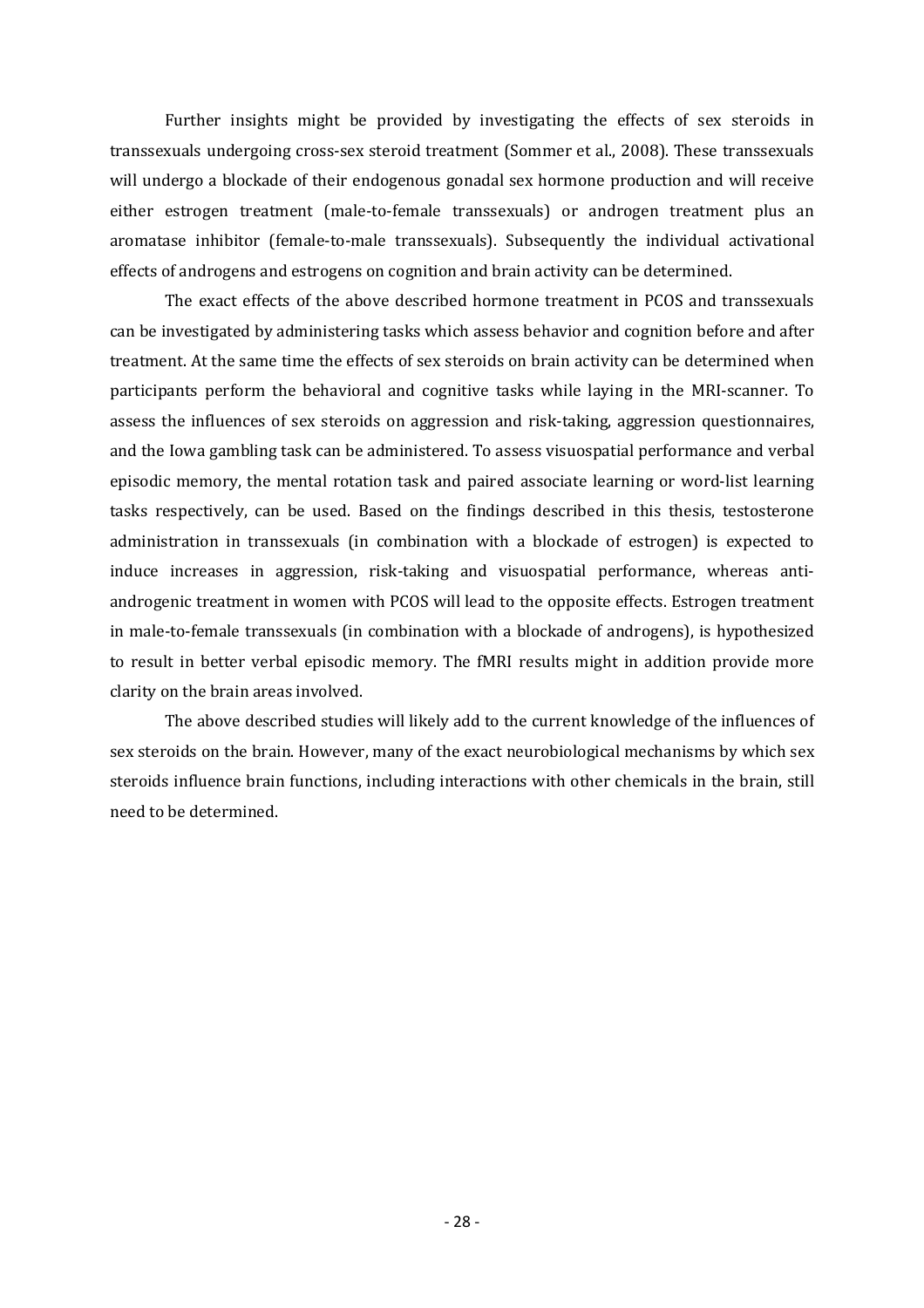#### 7. References

- Aleman, A., Bronk, E., Kessels, R. P. C., Koppeschaar, H. P. F., & van Honk, J. (2004). A single administration of testosterone improves visuospatial ability in young women. Psychoneuroendocrinology, 29(5), 612-617.
- Alexander, G. M., & Hines, M. (2002). Sex differences in response to children's toys in nonhuman primates (cercopithecus aethiops sabaeus). Evolution and Human Behavior, 23(6), 467-479.
- Alexander, G. M., Wilcox, T., & Woods, R. (2009). Sex differences in infants' visual interest in toys. Archives of Sexual Behavior, 38(3), 427-433.
- Allen, L. S., & Gorski, R. A. (1992). Sexual orientation and the size of the anterior commissure in the human brain. Proceedings of the National Academy of Sciences of the United States of America, 89(15), 7199.
- Archer, J. (2006). Testosterone and human aggression: An evaluation of the challenge hypothesis. Neuroscience & Biobehavioral Reviews, 30(3), 319-345.
- Arnold, A. P., Xu, J., Grisham, W., Chen, X., Kim, Y. H., & Itoh, Y. (2004). Minireview: Sex chromosomes and brain sexual differentiation. Endocrinology, 145(3), 1057.
- Bakker, J., & Brock, O. (2010). Early oestrogens in shaping reproductive networks: Evidence for a potential organisational role of oestradiol in female brain development. Journal of Neuroendocrinology, 22(7), 728-735.
- Bakker, J., De Mees, C., Douhard, Q., Balthazart, J., Gabant, P., Szpirer, J., et al. (2006). Alpha-fetoprotein protects the developing female mouse brain from masculinization and defeminization by estrogens. Nature Neuroscience, 9(2), 220-226.
- Bakker, J., Honda, S. I., Harada, N., & Balthazart, J. (2002). The aromatase knock-out mouse provides new evidence that estradiol is required during development in the female for the expression of sociosexual behaviors in adulthood. Journal of Neuroscience, 22(20), 9104.
- Bao, A. M., & Swaab, D. F. (2010). Sex differences in the brain, behavior, and neuropsychiatric disorders. The Neuroscientist, 16(5), 550.
- Beyenburg, S., Watzka, M., Clusmann, H., Blümcke, I., Bidlingmaier, F., Elger, C. E., et al. (2000). Androgen receptor mRNA expression in the human hippocampus. Neuroscience Letters, 294(1), 25-28.
- Blair, R. (2004). The roles of orbital frontal cortex in the modulation of antisocial behavior. Brain and Cognition, 55(1), 198-208.
- Bocklandt, S., & Vilain, E. (2007). Sex differences in brain and behavior: Hormones versus genes. Advances in Genetics, 59, 245-266.
- Boissy, A., & Bouissou, M. (1994). Effects of androgen treatment on behavioral and physiological responses of heifers to fear-eliciting situations. Hormones and Behavior, 28(1), 66-83.
- Bos, P. A., Terburg, D., & van Honk, J. (2010). Testosterone decreases trust in socially naïve humans. Proceedings of the National Academy of Sciences, 107(22), 9991.
- Brinton, R. D., Proffitt, P., Tran, J., & Luu, R. (1997). Equilin, a principal component of the estrogen replacement therapy premarin, increases the growth of cortical neurons via an NMDA receptordependent mechanism\* 1. Experimental Neurology, 147(2), 211-220.
- Burger, H. G. (1996). The endocrinology of the menopause. Maturitas, 23(2), 129-136.
- Cherrier, M., Asthana, S., Plymate, S., Baker, L., Matsumoto, A., Peskind, E., et al. (2001). Testosterone supplementation improves spatial and verbal memory in healthy older men. Neurology, 57(1), 80.
- Chung, W. C. J., De Vries, G. J., & Swaab, D. F. (2002). Sexual differentiation of the bed nucleus of the stria terminalis in humans may extend into adulthood. Journal of Neuroscience, 22(3), 1027.
- Coates, J. M., Gurnell, M., & Rustichini, A. (2009). Second-to-fourth digit ratio predicts success among highfrequency financial traders. Proceedings of the National Academy of Sciences, 106(2), 623.
- Coates, J. M., & Herbert, J. (2008). Endogenous steroids and financial risk taking on a london trading floor. Proceedings of the National Academy of Sciences, 105(16), 6167.
- Connellan, J., Baron-Cohen, S., Wheelwright, S., Batki, A., & Ahluwalia, J. (2000). Sex differences in human neonatal social perception. Infant Behavior and Development, 23(1), 113-118.
- Coolidge, F. L., Thede, L. L., & Young, S. E. (2002). The heritability of gender identity disorder in a child and adolescent twin sample. Behavior Genetics, 32(4), 251-257.
- Corkin, S. (1984). Lasting consequences of bilateral medial temporal lobectomy: Clinical course and experimental findings in HM. Paper presented at the Seminars in Neurology, , 4(2) 249–259.
- Curley, J. P., & Keverne, E. B. (2005). Genes, brains and mammalian social bonds. Trends in Ecology & Evolution, 20(10), 561-567.
- Dabbs Jr, J. M., & Hargrove, M. F. (1997). Age, testosterone, and behavior among female prison inmates. Psychosomatic Medicine, 59(5), 477.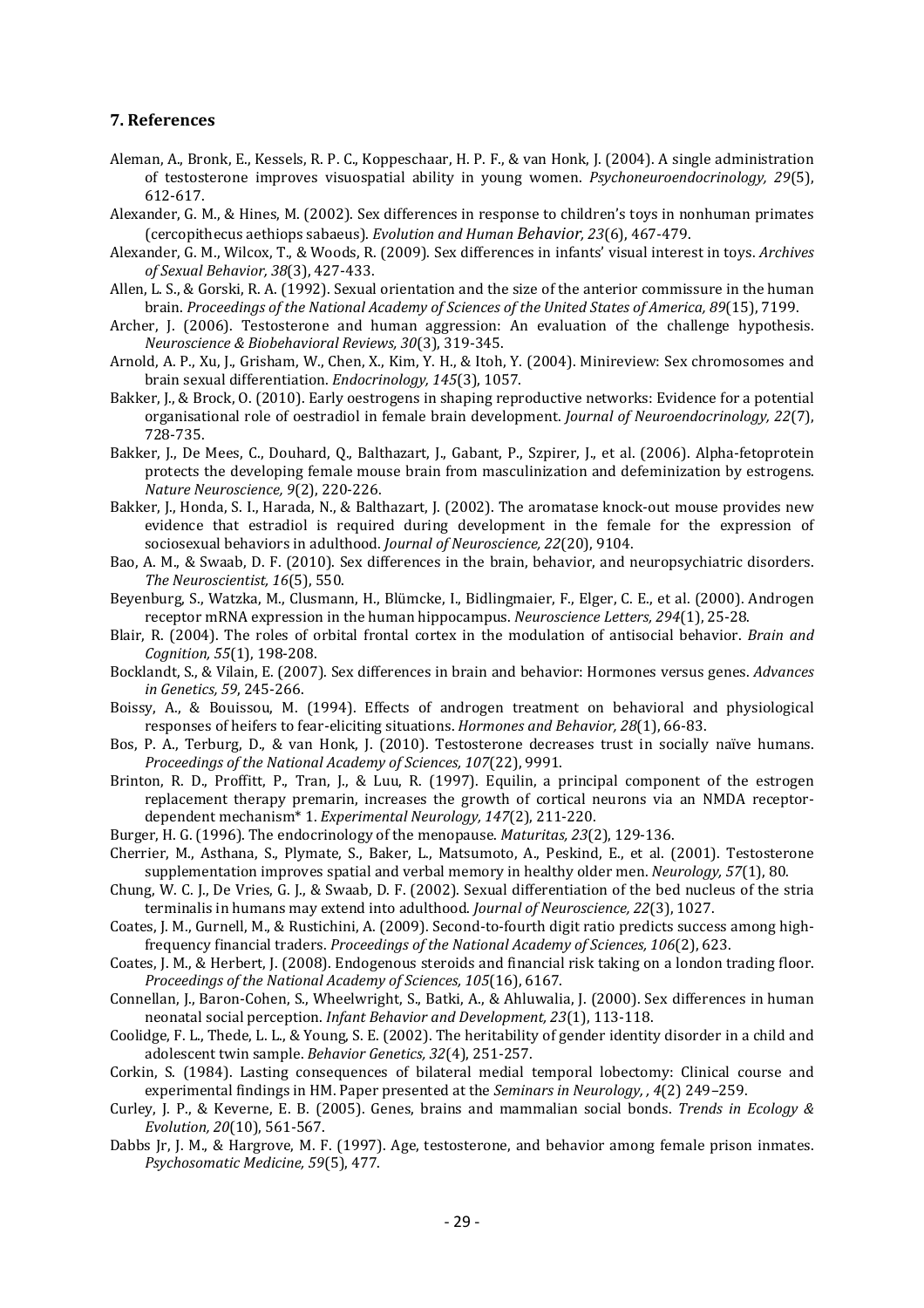- Dabbs, J. M. (1995). Testosterone, crime, and misbehavior among 692 male prison inmates. Personality and Individual Differences, 18(5), 627-633.
- Davis, M., & Whalen, P. J. (2001). The amygdala: Vigilance and emotion. Molecular Psychiatry, 6(1), 13-34.
- Dessens, A. B., Cohen-Kettenis, P. T., Mellenbergh, G. J., Poll, N. V. D., Koppe, J. G., & Boer, K. (1999). Prenatal exposure to anticonvulsants and psychosexual development. Archives of Sexual Behavior, 28(1), 31- 44.
- DiVall, S. A., & Radovick, S. (2009). Endocrinology of female puberty. Current Opinion in Endocrinology, Diabetes and Obesity, 16(1), 1.
- Drake, E., Henderson, V., Stanczyk, F., McCleary, C., Brown, W., Smith, C., et al. (2000). Associations between circulating sex steroid hormones and cognition in normal elderly women. Neurology, 54(3), 599.
- Eberling, J. L., Wu, C., Tong-Turnbeaugh, R., & Jagust, W. J. (2004). Estrogen-and tamoxifen-associated effects on brain structure and function. NeuroImage, 21(1), 364-371.
- Eberling, J., Reed, B., Coleman, J., & Jagust, W. (2000). Effect of estrogen on cerebral glucose metabolism in postmenopausal women. Neurology, 55(6), 875.
- Ehrhardt, A. A., Meyer-Bahlburg, H. F. L., Rosen, L. R., Feldman, J. F., Veridiano, N. P., Zimmerman, I., et al. (1985). Sexual orientation after prenatal exposure to exogenous estrogen. Archives of Sexual Behavior, 14(1), 57-77.
- Falter, C., Arroyo, M., & Davis, G. (2006). Testosterone: Activation or organization of spatial cognition? Biological Psychology, 73(2), 132-140.
- Finley, S., & Kritzer, M. (1999). Immunoreactivity for intracellular androgen receptors in identified subpopulations of neurons, astrocytes and oligodendrocytes in primate prefrontal cortex. Journal of Neurobiology, 40(4), 446-457.
- Flisher, A., Ziervogel, C., Chalton, D., Leger, P., & Robertson, B. (1996). Risk-taking behaviour of cape peninsula high-school students. part IX. evidence for a syndrome of adolescent risk behaviour. SAMJ.South African Medical Journal, 86(9), 1090-1093.
- Foy, M. R., Henderson, V. W., Berger, T. W., & Thompson, R. F. (2000). Estrogen and neural plasticity. Current Directions in Psychological Science, 9(5), 148.
- Garcia-Falgueras, A., & Swaab, D. F. (2008). A sex difference in the hypothalamic uncinate nucleus: Relationship to gender identity. Brain, 131(12), 3132.
- Geinisman, Y., Detoledo-Morrell, L., Morrell, F., & Heller, R. E. (1995). Hippocampal markers of age-related memory dysfunction: Behavioral, electrophysiological and morphological perspectives. Progress in Neurobiology, 45(3)
- Gleason, C., Schmitz, T., Hess, T., Koscik, R., Trivedi, M., Ries, M., et al. (2006). Hormone effects on fMRI and cognitive measures of encoding: Importance of hormone preparation. Neurology, 67(11), 2039.
- Goldstein, J. M., Seidman, L. J., O'Brien, L. M., Horton, N. J., Kennedy, D. N., Makris, N., et al. (2002). Impact of normal sexual dimorphisms on sex differences in structural brain abnormalities in schizophrenia assessed by magnetic resonance imaging. Archives of General Psychiatry, 59(2), 154.
- Grumbach, M. M. (2000). The neuroendocrinology of human puberty revisited. Hormone Research, 57(2), 2-14.
- Hausmann, M., Slabbekoorn, D., Van Goozen, S. H. M., Cohen-Kettenis, P. T., & Gunturkun, O. (2000). Sex hormones affect spatial abilities during the menstrual cycle. Behavioral Neuroscience, 114(6), 1245-1250.
- Henderson, V. W. (2009). Estrogens, episodic memory, and Alzheimer's disease: A critical update. Semin Reprod Med, 27(3), 283-293.
- Hermans, E. J., Putman, P., Baas, J. M., Koppeschaar, H. P., & van Honk, J. (2006). A single administration of testosterone reduces fear-potentiated startle in humans. Biological Psychiatry, 59(9), 872-874.
- Hermans, E. J., Ramsey, N. F., & van Honk, J. (2008). Exogenous testosterone enhances responsiveness to social threat in the neural circuitry of social aggression in humans. Biological Psychiatry, 63(3), 263-270.
- Herpertz, S. C., Dietrich, T. M., Wenning, B., Krings, T., Erberich, S. G., Willmes, K., et al. (2001). Evidence of abnormal amygdala functioning in borderline personality disorder: A functional MRI study. Biological Psychiatry, 50(4), 292-298.
- Hess, N. H., & Hagen, E. H. (2006). Sex differences in indirect aggression:: Psychological evidence from young adults. Evolution and Human Behavior, 27(3), 231-245.
- Hines, M., Ahmed, S. F., & Hughes, I. A. (2003). Psychological outcomes and gender-related development in complete androgen insensitivity syndrome. Archives of Sexual Behavior, 32(2), 93-101.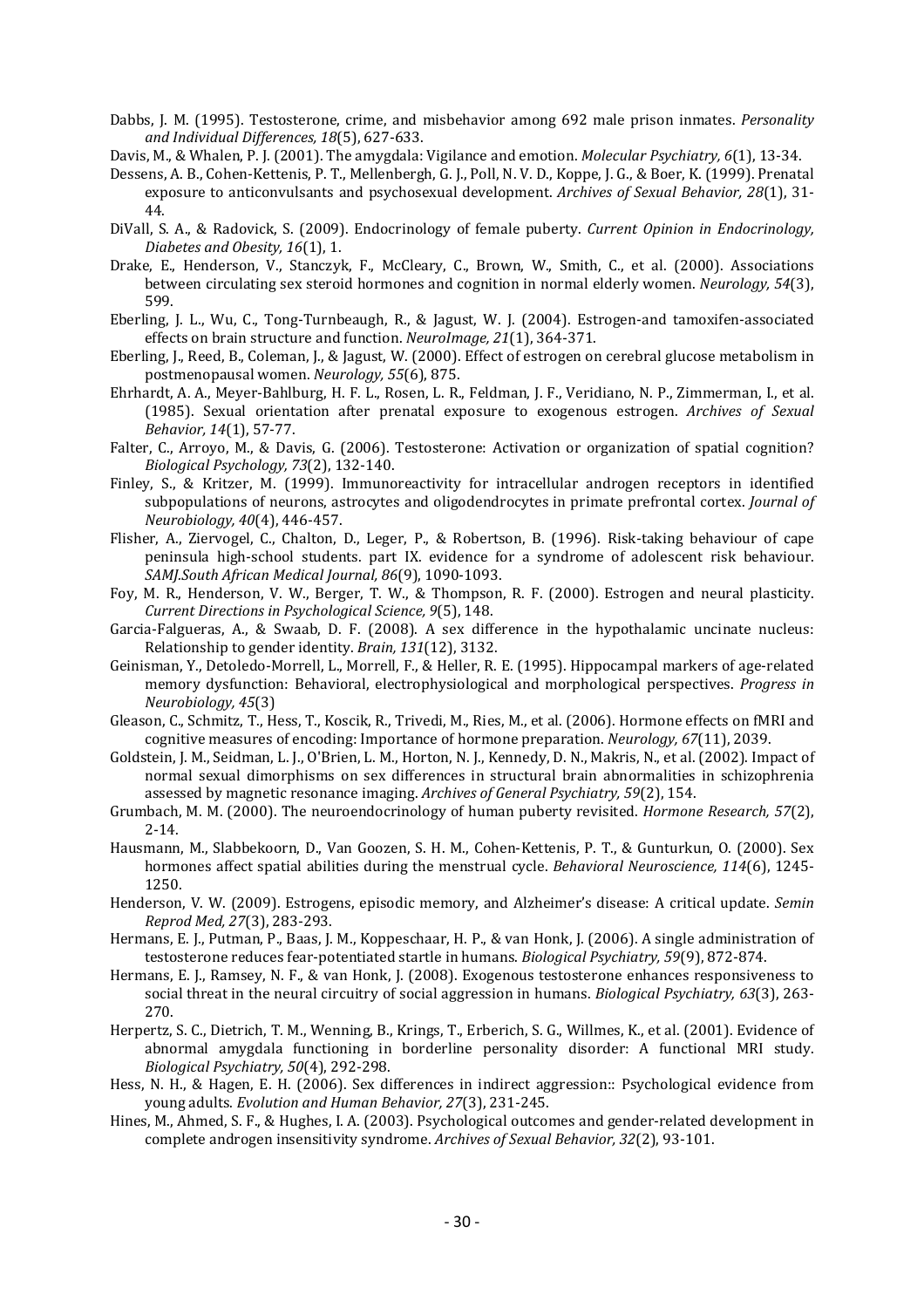- Hines, M., Brook, C., & Conway, G. S. (2004). Androgen and psychosexual development: Core gender identity, sexual orientation, and recalled childhood gender role behavior in women and men with congenital adrenal hyperplasia (CAH). Journal of Sex Research, 41(1), 75-81.
- Hines, M., Fane, B., Pasterski, V., Mathews, G., Conway, G., & Brook, C. (2003). Spatial abilities following prenatal androgen abnormality: Targeting and mental rotations performance in individuals with congenital adrenal hyperplasia. Psychoneuroendocrinology, 28(8), 1010-1026.
- Hogervorst, E., De Jager, C., Budge, M., & Smith, A. D. (2004). Serum levels of estradiol and testosterone and performance in different cognitive domains in healthy elderly men and women. Psychoneuroendocrinology, 29(3), 405-421.
- Hogervorst, E., Williams, J., Budge, M., Riedel, W., & Jolles, J. (2000). The nature of the effect of female gonadal hormone replacement therapy on cognitive function in post-menopausal women: A metaanalysis. Neuroscience, 101(3), 485-512.
- Janowsky, J. S. (2006). Thinking with your gonads: Testosterone and cognition. Trends in Cognitive Sciences, 10(2), 77-82.
- Kobayashi, A., & Behringer, R. R. (2003). Developmental genetics of the female reproductive tract in mammals. Nature Reviews Genetics, 4(12), 969-980.
- Kozaki, T., & Yasukouchi, A. (2008). Relationships between salivary estradiol and components of mental rotation in young men. Journal of Physiological Anthropology, 27(1), 19-24.
- Kruijver, F. P. M., Zhou, J. N., Pool, C. W., Hofman, M. A., Gooren, L. J. G., & Swaab, D. F. (2000). Male-tofemale transsexuals have female neuron numbers in a limbic nucleus. Journal of Clinical Endocrinology & Metabolism, 85(5), 2034.
- Kucian, K., von Aster, M., Loenneker, T., Dietrich, T., Mast, F., & Martin, E. (2007). Brain activation during mental rotation in school children and adults. Journal of Neural Transmission, 114(5), 675-686.
- Kyomen, H. H., Satlin, A., Hennen, J., & Wei, J. Y. (1999). Estrogen therapy and aggressive behavior in elderly patients with moderate-to-severe dementia: Results from a short-term, randomized, doubleblind trial. American Journal of Geriatric Psych, 7(4), 339.
- Larsen, W. J., Sherman, L. S., Potter, S. S., & Scott, W. J. (2001). Human embryology Elsevier Health Sciences.
- Legro, R. S. (2003). Diagnostic criteria in polycystic ovary syndrome. Paper presented at the Seminars in Reproductive Medicine, , 21(3) 267-276.
- Letenneur, L., Launer, J., Andersen, K., Dewey, M., Ott, A., Copeland, J., et al. (2000). Education and risk for alzheimer's disease: Sex makes a difference EURODEM pooled analyses. American Journal of Epidemiology, 151(11), 1064.
- LeVay, S. (1991). A difference in hypothalamic structure between heterosexual and homosexual men. Science, 253(5023), 1034.
- Lewis, K., & Lee, P. A. (2009). Endocrinology of male puberty. Current Opinion in Endocrinology, Diabetes and Obesity, 16(1), 5.
- Maki, P. M., & Dumas, J. (2009). Mechanisms of action of estrogen in the brain: Insights from human neuroimaging and psychopharmacologic studies. Semin Reprod Med, 27(3), 250–259.
- Maki, P. M., & Resnick, S. M. (2000). Longitudinal effects of estrogen replacement therapy on PET cerebral blood flow and cognition. Neurobiology of Aging, 21(2), 373-383.
- Maki, P., Gast, M., Vieweg, A., Burriss, S., & Yaffe, K. (2007). Hormone therapy in menopausal women with cognitive complaints: A randomized, double-blind trial. Neurology, 69(13), 1322.
- Manning, J. T., Scutt, D., Wilson, J., & Lewis-Jones, D. I. (1998). The ratio of 2nd to 4th digit length: A predictor of sperm numbers and concentrations of testosterone, luteinizing hormone and oestrogen. Human Reproduction, 13(11), 3000.
- Manning, J. T., & Taylor, R. P. (2001). Second to fourth digit ratio and male ability in sport: Implications for sexual selection in humans. Evolution and Human Behavior, 22(1), 61-69.
- Martin, V. T., & Behbehani, M. (2006). Ovarian hormones and migraine headache: Understanding mechanisms and pathogenesis—part 1. Headache: The Journal of Head and Face.
- Martin, D. M., Wittert, G., Burns, N. R., & McPherson, J. (2008). Endogenous testosterone levels, mental rotation performance, and constituent abilities in middle-to-older aged men. Hormones and Behavior, 53(3), 431-441.
- Mazur, A., & Booth, A. (1998). Testosterone and dominance in men. Behavioral and Brain Sciences, 21(03), 353-363.
- Mehta, P. H., & Beer, J. (2010). Neural mechanisms of the Testosterone–Aggression relation: The role of orbitofrontal cortex. Journal of Cognitive Neuroscience, 22(10), 2357-2368.
- Mitterling, K. L., Spencer, J. L., Dziedzic, N., Shenoy, S., McCarthy, K., Waters, E. M., et al. (2010). Cellular and subcellular localization of estrogen and progestin receptor immunoreactivities in the mouse hippocampus. The Journal of Comparative Neurology, 518(14), 2729-2743.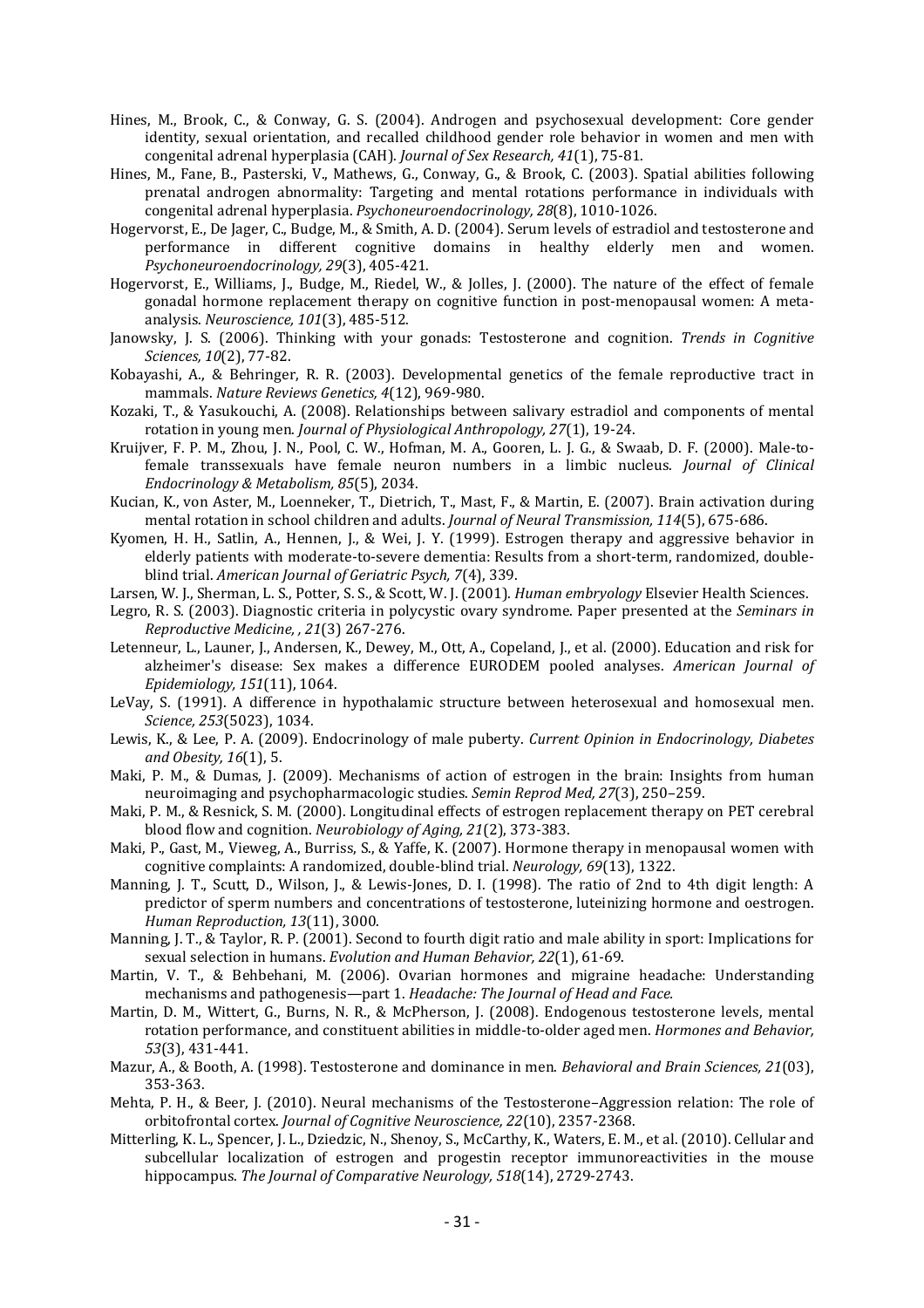- Muller, M., Aleman, A., Grobbee, D., De Haan, E., & Van Der Schouw, Y. (2005). Endogenous sex hormone levels and cognitive function in aging men: Is there an optimal level? Neurology, 64(5), 866.
- Nelson, C. J., Lee, J. S., Gamboa, M. C., & Roth, A. J. (2008). Cognitive effects of hormone therapy in men with prostate cancer. Cancer, 113(5), 1097-1106.
- O'Connor, D. B., Archer, J., & Wu, F. C. W. (2004). Effects of testosterone on mood, aggression, and sexual behavior in young men: A double-blind, placebo-controlled, cross-over study. Journal of Clinical Endocrinology & Metabolism, 89(6), 2837.
- Olson, M. B., Bairey Merz, C. N., Shaw, L. J., Mankad, S., Reis, S. E., Pohost, G. M., et al. (2004). Hormone replacement, race, and psychological health in women: A report from the NHLBI-sponsored WISE study. Journal of Women's Health, 13(3), 325-332.
- Orengo, C., Kunik, M. E., Molinari, V., Wristers, K., & Yudofsky, S. C. (2002). Do testosterone levels relate to aggression in elderly men with dementia? Journal of Neuropsychiatry and Clinical Neurosciences, 14(2), 161.
- Piñón, R. (2002). Biology of human reproduction Univ Science Books.
- Pope Jr, H. G., Kouri, E. M., & Hudson, J. I. (2000). Effects of supraphysiologic doses of testosterone on mood and aggression in normal men: A randomized controlled trial. Archives of General Psychiatry, 57(2), 133.
- Protopopescu, X., Butler, T., Pan, H., Root, J., Altemus, M., Polanecsky, M., et al. (2008). Hippocampal structural changes across the menstrual cycle. Hippocampus, 18(10), 985-988.
- Quigley, C. A. (2002). The postnatal gonadotropin and sex steroid surge--insights from the androgen insensitivity syndrome. Journal of Clinical Endocrinology & Metabolism, 87(1), 24.
- Räsänen, P., Hakko, H., Visuri, S., Paanila, J., Kapanen, P., Suomela, T., et al. (1999). Serum testosterone levels, mental disorders and criminal behaviour. Acta Psychiatrica Scandinavica, 99(5), 348-352.
- Rasgon, N. L., Small, G. W., Siddarth, P., Miller, K., Ercoli, L. M., Bookheimer, S. Y., et al. (2001). Estrogen use and brain metabolic change in older adults. A preliminary report. Psychiatry Research: Neuroimaging, 107(1), 11-18.
- Resnick, S. M., Maki, P. M., Golski, S., Kraut, M. A., & Zonderman, A. B. (1998). Effects of estrogen replacement therapy on PET cerebral blood flow and neuropsychological performance\* 1. Hormones and Behavior, 34(2), 171-182.
- Sajjad, Y. (2010). Development of the genital ducts and external genitalia in the early human embryo. Journal of Obstetrics and Gynaecology Research, 36(5), 929-937.
- Schattmann, L., & Sherwin, B. B. (2007). Testosterone levels and cognitive functioning in women with polycystic ovary syndrome and in healthy young women. Hormones and Behavior, 51(5), 587-596.
- Siever, L. J. (2008). Neurobiology of aggression and violence. American Journal of Psychiatry, 165(4), 429.
- Simerly, R., Swanson, L., Chang, C., & Muramatsu, M. (1990). Distribution of androgen and estrogen receptor mRNA-containing cells in the rat brain: An in situ hybridization study. The Journal of Comparative Neurology, 294(1), 76-95.
- Slabbekoorn, D., van Goozen, S. H. M., Megens, J., Gooren, L. J. G., & Cohen-Kettenis, P. T. (1999). Activating effects of cross-sex hormones on cognitive functioning: A study of short-term and long-term hormone effects in transsexuals. Psychoneuroendocrinology, 24(4), 423-447.
- Sommer, I., Cohen-Kettenis, P., & Van Raalten, T. (2008). Effects of cross-sex hormones on cerebral activation during language and mental rotation: An fMRI study in transsexuals. European Neuropsychopharmacology, 18(3), 215-221.
- Spratt, D. (2000). Sex differences in the brain. Journal of Neuroendocrinology, 12(7), 597-598.
- Stanton, S. J., Liening, S. H., & Schultheiss, O. C. (2010). Testosterone is positively associated with risk taking in the iowa gambling task. Hormones and Behavior.
- Steffen, A. M., Thompson, L. W., Gallagher-Thompson, D., & Koin, D. (1999). Physical and psychosocial correlates of hormone replacement therapy with chronically stressed postmenopausal women. Journal of Aging and Health, 11(1), 3.
- Su, T. P., Pagliaro, M., Schmidt, P. J., Pickar, D., Wolkowitz, O., & Rubinow, D. R. (1993). Neuropsychiatric effects of anabolic steroids in male normal volunteers. Jama, 269(21), 2760.
- Swaab, D. F. (2004). The human hypothalamus: Basic and clinical aspects Elsevier Science Health Science div.
- Swaab, D., Aminoff, M. J., & Boller, F. (2003). Human hypothalamus: Basic and clinical aspects, part 1: Handbook of clinical neurology series Elsevier Publishing Company.
- Thilers, P. P., MacDonald, S. W. S., & Herlitz, A. (2006). The association between endogenous free testosterone and cognitive performance: A population-based study in 35 to 90 year-oldmen and women. Psychoneuroendocrinology, 31(5), 565-576.